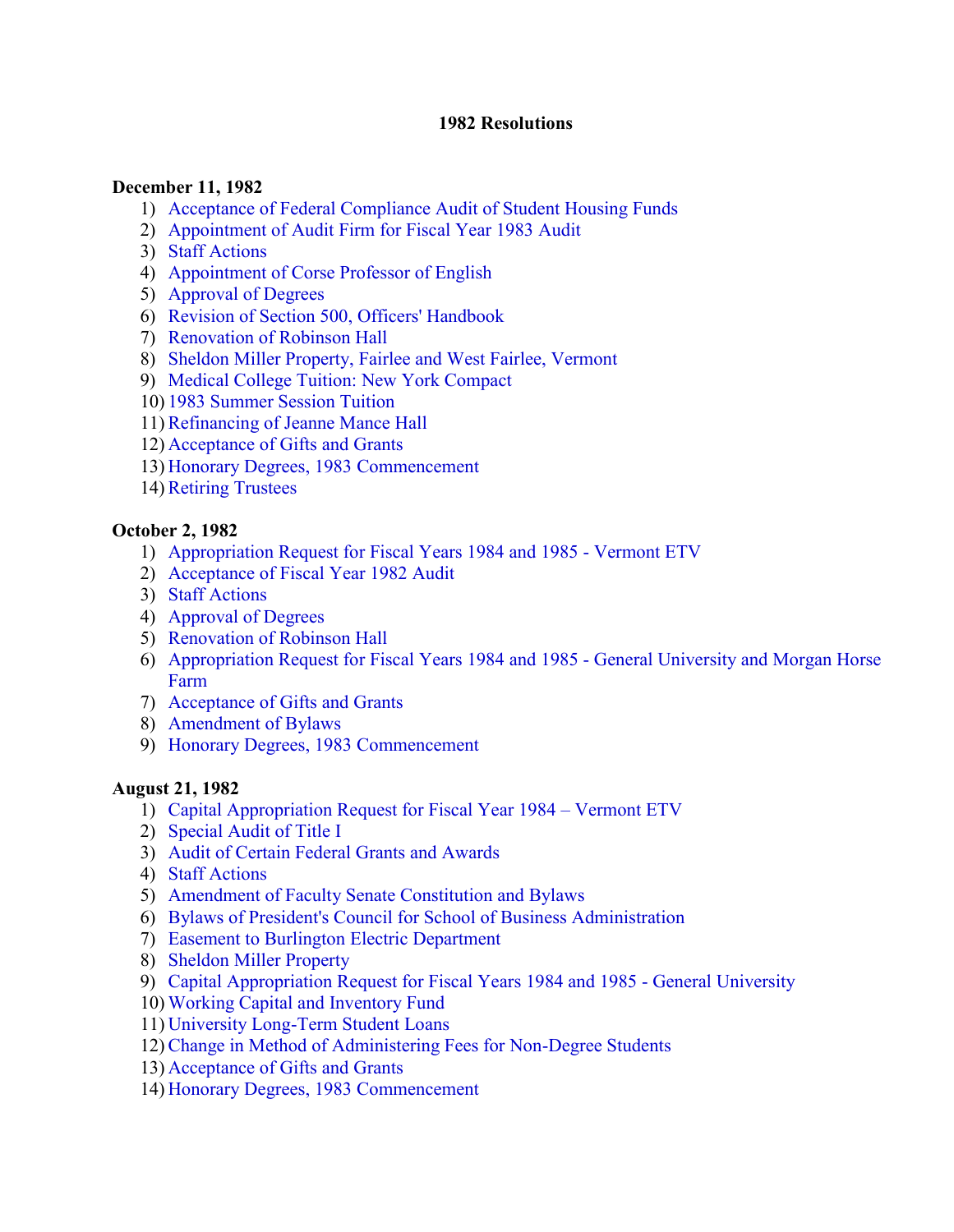#### **June 11, 1982**

- 1) [Staff Actions](#page-14-0)
- 2) [Doctor of Education \(Ed.D.\) in Educational Administration](#page-14-0)
- 3) [Weybridge Research Farm](#page-14-0)
- 4) [Medical Center Hospital of Vermont Land Swap](#page-14-0)
- 5) [Permission for Medical Center Hospital of Vermont Construction](#page-15-0)
- 6) [Vehicle Towing Policy](#page-15-0)
- 7) [460 South Prospect Street](#page-15-0)
- 8) [Flanders Property](#page-15-0)
- 9) [General University Operating Budget Fiscal Year 1983](#page-16-0)
- 10)[Resolutions Regarding Chittenden-Buckham-Wills Bonding](#page-16-0)
- 11)[Resolution Authorizing the Issuance of \\$7,290,000 Anticipation Notes, 1982-83 Series, of the](#page-16-0)  University of Vermont State Agricultural College
- 12) [Acceptance of Gifts and Grants](#page-16-0)

#### **May 1, 1982**

- 1) [Fiscal Year 1983 Operating Budget Vermont ETV](#page-17-0)
- 2) [Fiscal Year 1983 Capital Budget Vermont ETV](#page-17-0)
- 3) [Revision of Student Association Constitution](#page-17-0)
- 4) [Audit of Student Housing Funds](#page-17-0)
- 5) [Staff Actions](#page-18-0)
- 6) [Approval of Degrees](#page-18-0)
- 7) [Authority for President to Award Degrees at Commencement](#page-18-0)
- 8) [Authorization to Sell Flanders Property, Middlesex, Vermont](#page-18-0)
- 9) [Agreement with University Apartments, Inc.](#page-19-0)
- 10) [Authorization for Renovation of Fleming Museum](#page-19-0)
- 11)[Budget Premises for Fiscal Year 1983 General University](#page-19-0)
- 12) [Morgan Horse Farm Operating Budget Fiscal Year 1983](#page-19-0)
- 13) [Tuition Increases for Fiscal Year 1983](#page-19-0)
- 14)[Room Rates, Fiscal Year 1983](#page-20-0)
- 15) [Minimum Meal Plan Rate, Fiscal Year 1983](#page-20-0)
- 16) [Fee Increases for Fiscal Year 1983](#page-20-0)
- 17) [Parking Fees for 1982-83](#page-20-0)
- 18) [Acceptance of Gifts and Grants](#page-21-0)
- 19) [Honorary Degrees](#page-21-0)

#### **March 6, 1982**

- 1) [Staff Actions](#page-22-0)
- 2) [Approval of Degree](#page-22-0)s
- 3) [Realignment, College of Engineering and Mathematics](#page-22-0)
- 4) [Revisions to Graduate Programs](#page-22-0)
- 5) [Home Economics Program Curriculum](#page-22-0)
- 6) [Sale of Stock](#page-22-0)
- 7) [Pooled Income Fund A](#page-23-0)
- 8) [Room Rent, Maximum Rate for Fiscal Year 1983](#page-23-0)
- 9) [Minimum Meal Plan, Maximum Rate for Fiscal Year 1983](#page-24-0)
- 10) [Acceptance of Gifts and Grants](#page-24-0)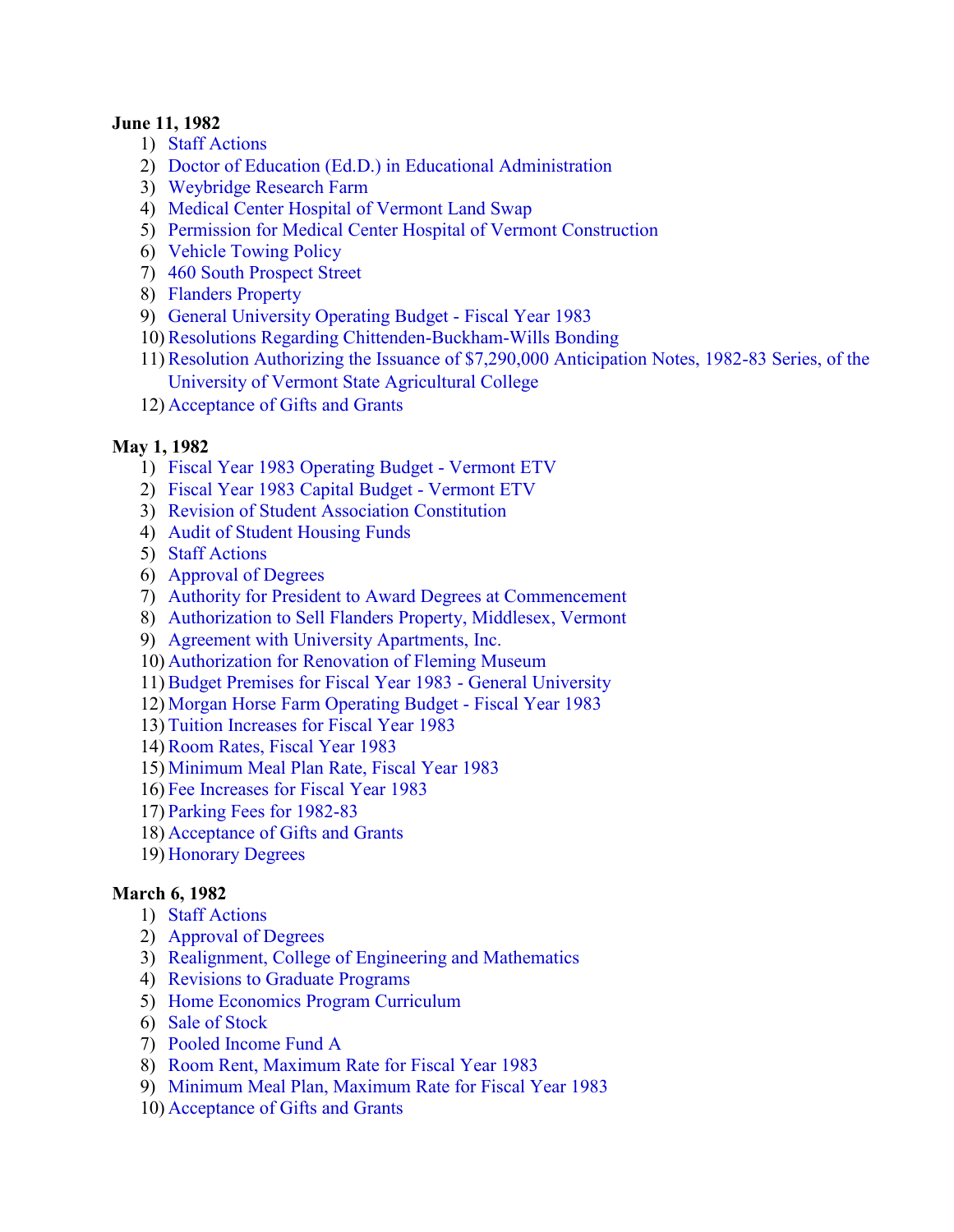# **December 11, 1982**

# <span id="page-2-0"></span>**AUDIT COMMITTEE**

### **Acceptance of Federal Compliance Audit of Student Housing Funds**

WHEREAS, the books and accounts of certain grants and awards made to the University of Vermont and State Agricultural College Dormitory Projects VT. CH-28 (D) as consolidated, the University of Vermont and State Agricultural College Married Student Housing Project VT. CH-41 (D), and the University of Vermont and State Agricultural College Jeanne Mance Dormitory Project VT. CH-19 (H) have been audited on behalf of the United States Government by the accounting firm of Coopers  $\&$ Lybrand, Certified Public Accountants, for the fiscal year ended June 30, 1982, and the reports of said audits are published in detail in accordance with audit and reporting procedures outlined by the United States Department of Housing and Urban Development;

BE IT RESOLVED, that the Board of Trustees hereby accepts such audits which have been released to the New England Housing Management Division of the United States Government.

#### **Appointment of Audit Firm for Fiscal Year 1983 Audit**

RESOLVED, that the Board of Trustees recommend to, and enter into a contract with, the State Auditor of Accounts engaging the accounting firm of Coopers & Lybrand, Certified Public Accountants, 100 Federal Street, Boston, Massachusetts 02110, under the terms of their proposal dated August 7, 1981, to conduct the annual audit for the year ending June 30, 1983, for a fee not to exceed \$54,000, in keeping with the University is Bylaws and the Statues of the State of Vermont.

# **EDUCATIONAL POLICY COMMITTEE**

#### **Staff Actions**

RESOLVED, that the Board of Trustees receives the list of staff actions and approves the leaves of absence noted on page four of the staff action list.

#### **Appointment of Corse Professor of English**

RESOLVED, that the Board of Trustees approves the appointment of Leonidas M. Jones as the Frederick and Fannie Corse Professor of English Language and Literature effective January 1, 1983.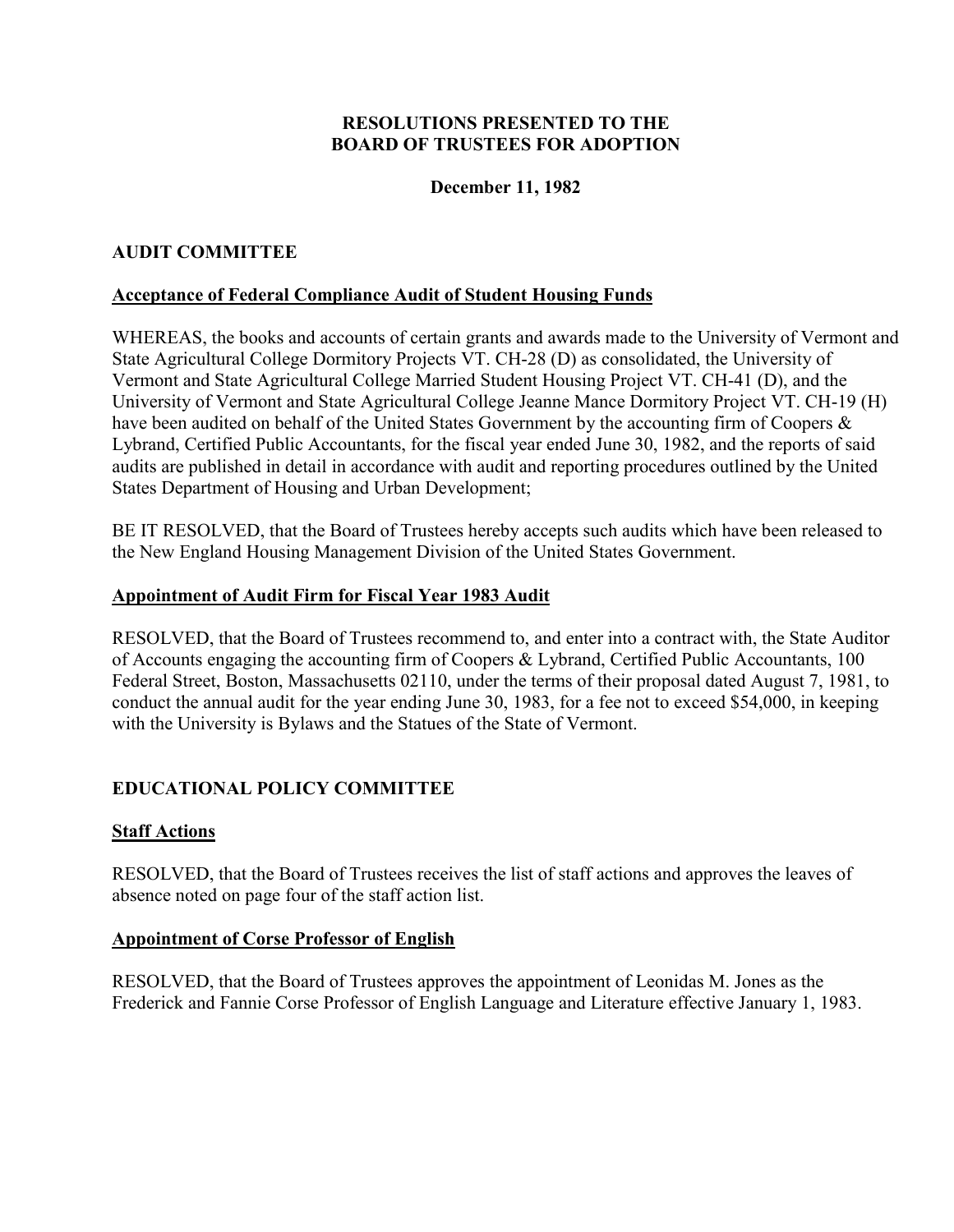## <span id="page-3-0"></span>**Approval of Degrees**

RESOLVED, that the Board of Trustees approves the awarding of the degree of Doctor of Medicine to the following students who have been recommended by the Dean of the College of Medicine and the Faculty Senate: George Sloan Bryan III and Jerold Alfred Derkaz.

#### **Revision of Section 500, Officers' Handbook**

RESOLVED, that the Board of Trustees approves the proposed revision of Section 500 of the Officers' Handbook as presented, to become effective immediately.

# **BUILDINGS AND GROUNDS COMMITTEE**

#### **Renovation of Robinson Hall**

RESOLVED, that the President or his designee is authorized to enter into and execute all agreements necessary for the renovation of Robinson Hall into offices for the Department of Residential Life and Saga Food Services. The cost of the project is not to exceed \$325,000. This resolution supersedes the resolution adopted at the October 2, 1982, meeting.

#### **Sheldon Miller Property, Fairlee and West Fairlee, Vt.**

WHEREAS, the University of Vermont has received a bequest of approximately 570 acres in the town of Fairlee and West Fairlee, Vermont, from the estate of Sheldon Miller; and

WHEREAS, the property has no educational value to the University;

BE IT RESOLVED, that the President or his designee is hereby authorized to sell this property with a reservation of the gas, oil, and mineral rights to Mr. John P. Leger at his publically bid offer of \$145,000; and

BE IT FURTHER RESOLVED, that the President or his designee is authorized to execute any and all instruments necessary for the sale.

# **FINANCE AND BUDGET COMMITTEE**

#### **Medical College Tuition: New York Compact**

RESOLVED, that New York students admitted to the College of Medicine under the regional compact will be charged tuition at a rate equal to the weighted average of the tuition charged to all other nonresident students enrolled in the College of Medicine at the end of the first week of classes in the fall.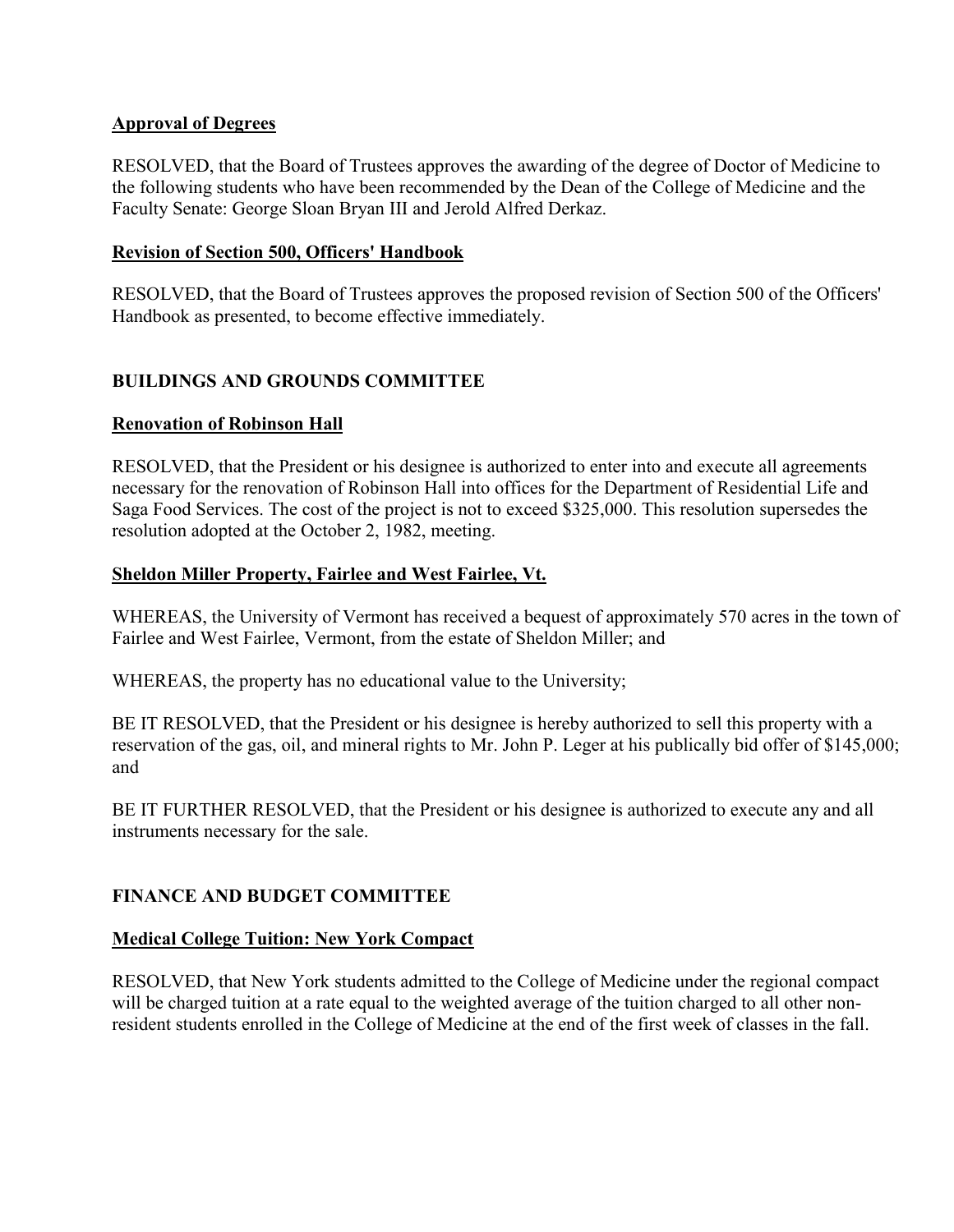### <span id="page-4-0"></span>**1983 Summer Session Tuition**

RESOLVED, that the Board of Trustees hereby approves a tuition increase for the Summer Session from \$62 to \$70 per credit hour for in-state students and from \$90 to \$110 per credit hour for out-of-state students, the increases to become effective with the 1983 Summer Session.

### **Refinancing of Jeanne Mance Hall**

RESOLVED, that the Board of Trustees hereby authorizes the President or his designee to secure refinancing of the current outstanding balance due on the Jeanne Mance Dormitory Note dated May 18, 1978, written at 5.10 percent and presently carrying a balance of \$246,684.75 due May 1, 1983. The term of financing will not exceed five years and the annual interest rate will not exceed 10 percent.

BE IT FURTHER. RESOLVED, that the President or his designee is further authorized to execute any and all instruments necessary, proper, and desirable for that purpose and further that any officer of this corporation is hereby authorized to certify this resolution to whom it may concern.

#### **Acceptance of Gifts and Grants**

RESOLVED, that the Board of Trustees hereby accepts gifts in the amount of \$674,480.42 and grants in the amount of \$2,233,019.

#### **Honorary Degrees, 1983 Commencement**

RESOLVED, that the President be and hereby is authorized to offer and confer honorary degrees at the 1983 Commencement to those individuals recommended by the Joint Committee on Honorary Degrees.

#### **Retiring Trustees**

WHEREAS, Frank Anderson Balch, Alfred Joseph Beauchamp, Kristine Johnson, Chester Sawyer Ketcham, and Kermit Arland Smith are nearing the completion of their terms as Trustees of The University of Vermont and State Agricultural College; and

WHEREAS, Kermit Smith has brought his counsel to this Board from the chambers of both the House and Senate; and.

WHEREAS, Chester Ketcham has shown particular concern for the interests of the students of this University, serving six years on the Student Activities Committee, four of those years as Chairman of that Committee, as well as serving two years as Chairman of the Joint Committee on Honorary Degrees; and

WHEREAS, Kris Johnson has contributed significantly to the deliberations of this Board as a member and as Vice Chairman of the Student Activities Committee; and

WHEREAS, Al Beauchamp has powerfully influenced this academic community, serving six years on the Educational Policy Committee, including five years as Chairman of that Committee; and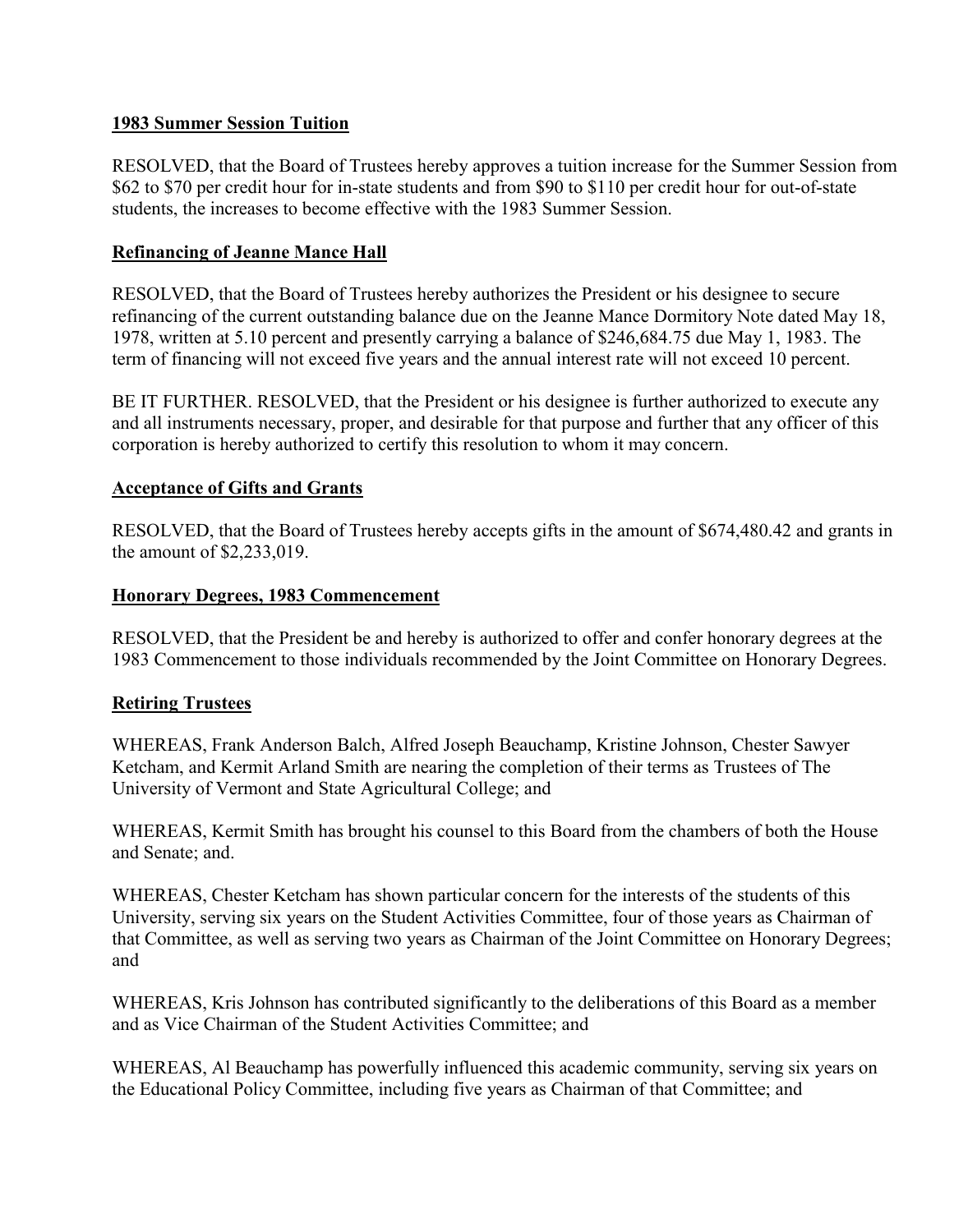WHEREAS, Frank Balch has given dedicated service to this University, not only as a member of this Board but also as Chairman and Vice Chairman of the Committee on Alumni, Development, and External Affairs, as Vice Chairman of the Committee on Buildings and Grounds, and Vice Chairman of the Committee on Educational Television, as Chairman of the Committee on Finance and Budget, as Chairman of an ad hoc Committee on Finance, as Secretary of the Board, as Vice Chairman of the Board, and as Chairman of the Board;

THEREFORE, BE IT RESOLVED, that this Board of Trustees expresses its appreciation, its affection, and its best wishes to Frank Balch, Al Beauchamp, Kris Johnson, Chet Ketcham, and Kerm Smith.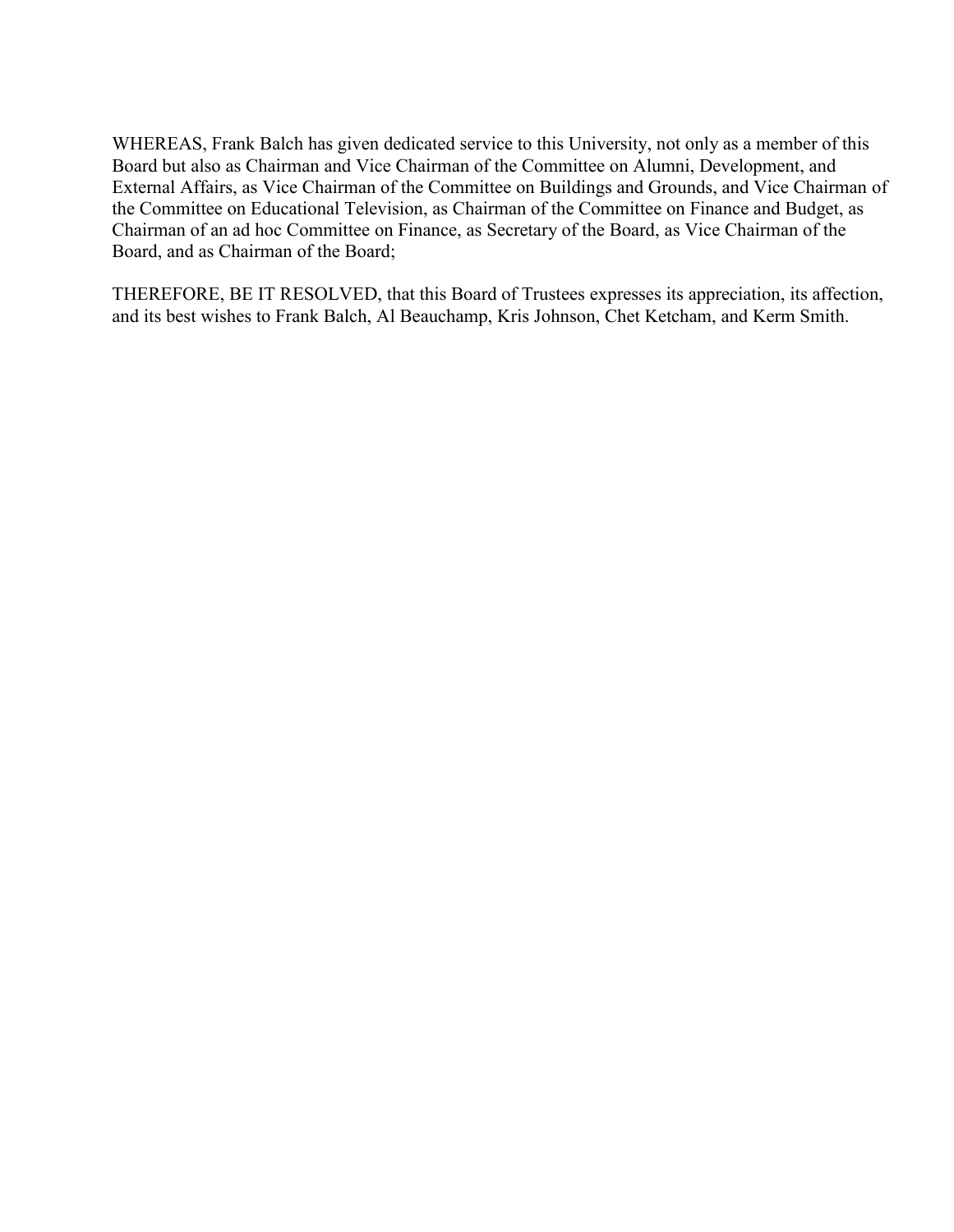# **October 2, 1982**

# <span id="page-6-0"></span>**GOVERNING BOARD OF VERMONT ETV**

# **Appropriation Request for Fiscal Years 1984 and 1985 - Vermont ETV**

RESOLVED, that the President of the University of Vermont and the General Manager of Vermont ETV be and hereby are authorized to request from the Governor and the Legislature of the State of Vermont an appropriation for the general operations of Vermont ETV in the amount of \$1,030,000 for Fiscal Year 1984 and \$1,133,000 for Fiscal Year 1985.

# **AUDIT COMMITTEE**

#### **Acceptance of Fiscal Year 1982 Audit**

WHEREAS, the books and accounts of the University of Vermont and State Agricultural College for the Fiscal Year ended June 30, 1982, have been audited by Coopers & Lybrand, Certified Public Accountants, under the supervision of the Auditor of Accounts, State of Vermont, and the report of such audit published in detail in accordance with 16, V.S.A., Section 2281 (a);

BE IT RESOLVED, that in accordance with authorization contained in the Bylaws, the Board hereby accepts such audit in lieu of the annual audit, and that the same be considered as the report of the Audit Committee.

# **EDUCATIONAL POLICY COMMITTEE**

# **Staff Actions**

- 1) RESOLVED, that the Board of Trustees receives the list of staff actions and approves the leaves of absence noted on page three of the staff action list.
- 2) RESOLVED, that in accordance with the section entitled "Employment of Relatives" in the Employees' Handbook, the Board of Trustees approves the continued employment of Dr. Natalie Thanassi as Research Assistant Professor in the Department of Biochemistry.

#### **Approval of Degrees**

RESOLVED, that the Board of Trustees approves the awarding of degrees to those students who have completed degree requirements and who have been recommended by their respective deans or directors and approved by the Faculty Senate.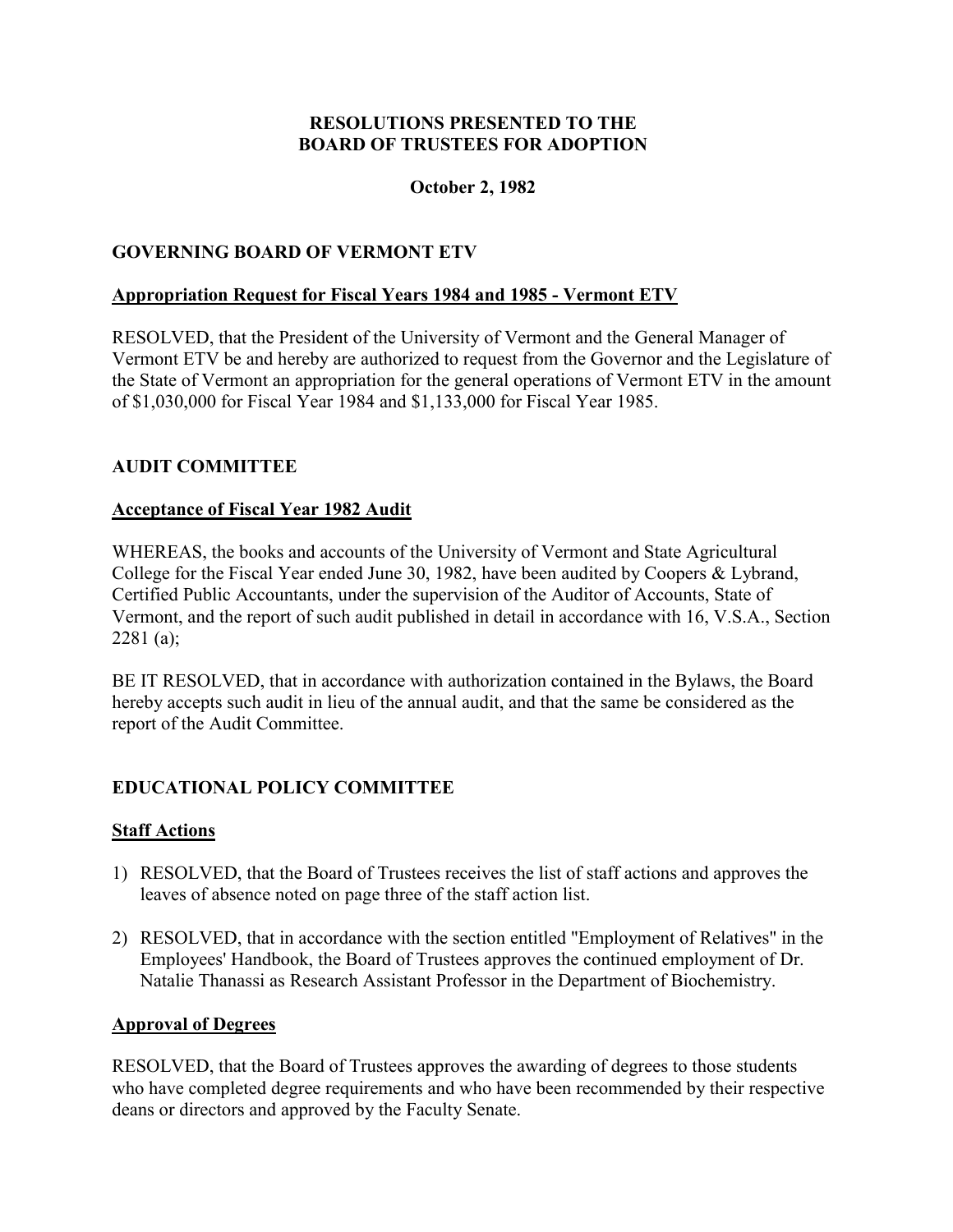# <span id="page-7-0"></span>**BUILDINGS AND GROUNDS COMMITTEE**

### **Renovation of Robinson Hall**

RESOLVED, that the President or his designee is authorized to enter into and execute all agreements necessary for the renovation of Robinson Hall into offices for the Department of Residential Life and Saga Food Services. The cost of the project is not to exceed \$275,000.

# **FINANCE AND BUDGET COMMITTEE**

# **Appropriation Request for Fiscal Years 1984 and 1985 - General University and Morgan Horse Farm**

RESOLVED, that the President be and hereby is authorized to request from the Governor and the Legislature of the State of Vermont an appropriation for general operations of the University of Vermont and State Agricultural College in the amount of \$21,716,300 for Fiscal Year 1984 and \$23,996,500 for Fiscal Year 1985.

BE IT FURTHER RESOLVED, that the President be and hereby is authorized to request an appropriation for general operations of the Morgan Horse Farm in the amount of \$10,670 for Fiscal Year l984 and \$11,740 for Fiscal Year l985.

#### **Acceptance of Gifts and Grants**

RESOLVED, that the Board of Trustees hereby accepts gifts in the amount of \$451,055.58 and grants in the amount of \$2,440,422.

# **AD HOC COMMITTEE ON BYLAWS**

**Amendment of Bylaws** *(Note: in the binder that has hard-copies of resolutions, this resolution is crossed out, but in the minutes, it was included as approved. There is no documentation as to why it is crossed out in hard-copy and it was not mentioned in the December 11, 1982 meeting where they approved the October 11, 1982 Meeting Minutes)* 

Article II, final paragraph: On line 3, delete the word "policy" and insert the word "Senate." On line 4, delete the words "or the Chairman of the student representatives."

Article V, paragraph 2: On line 5, delete the words "a Committee on Health Education."

Article VII, section (g): On line 7, insert a comma after the word "institutions," and insert thereafter the words "and bank."

Article VII, section (n): Delete the entirety of section (n) on Committee on Health Education.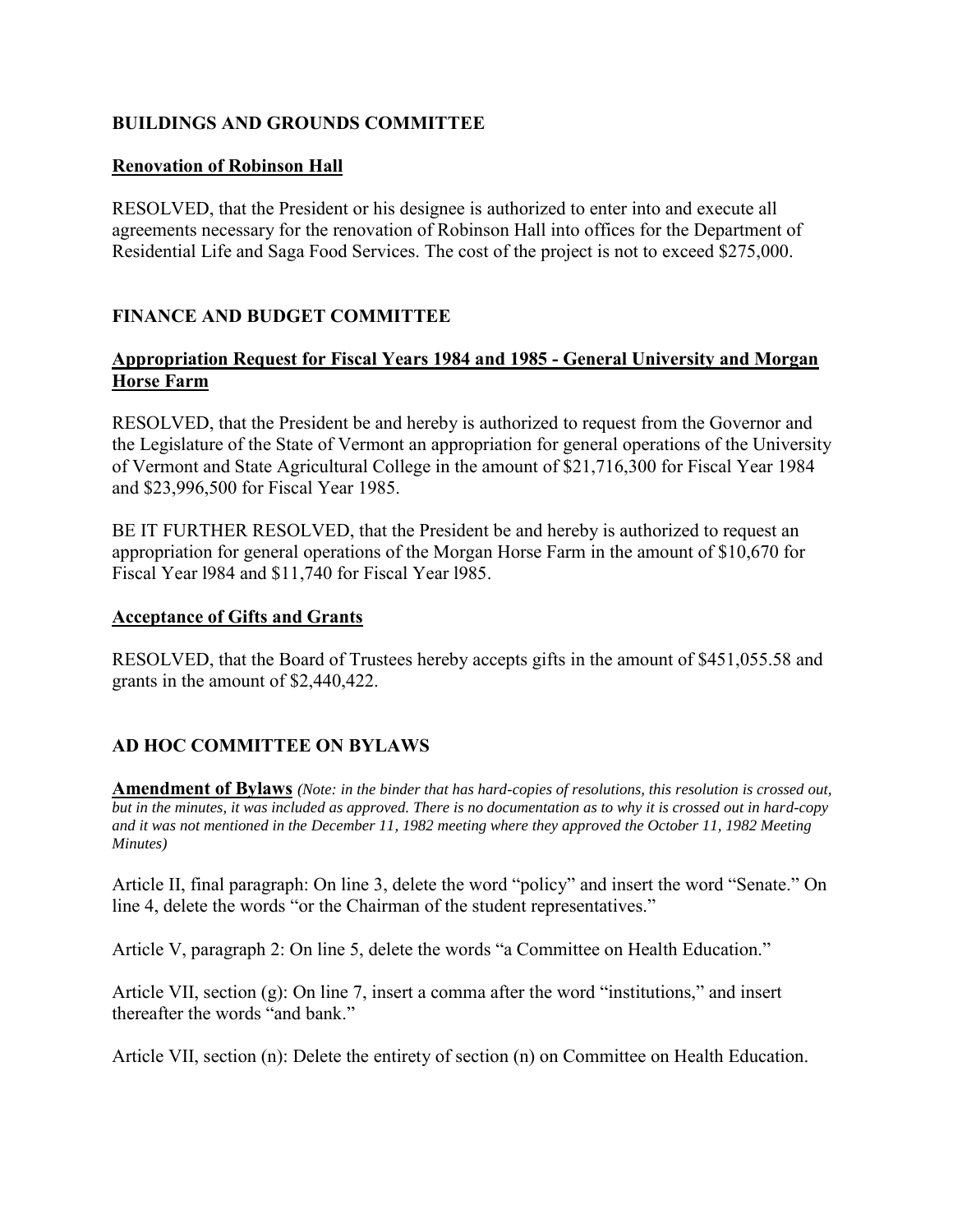<span id="page-8-0"></span>Article VIII, section (b): On line 1, insert the word "and" following the words "Alumni Council," and delete from line 2 the comma following "Staff Council" and the words "and the Vermont Association of Extension Professionals." On line 5, delete the words "except when the committee shall vote to go into executive session" and insert the words "but shall not vote and may only participate in executive sessions of the committee at the discretion of the respective committee chairman."

# **JOINT COMMITTEE ON HONORARY DEGREES**

# **Honorary Degrees, 1983 Commencement**

RESOLVED, that the President be and hereby is authorized to offer and confer honorary degrees at the 1983 Commencement to those individuals recommended by the Joint Committee on Honorary Degrees.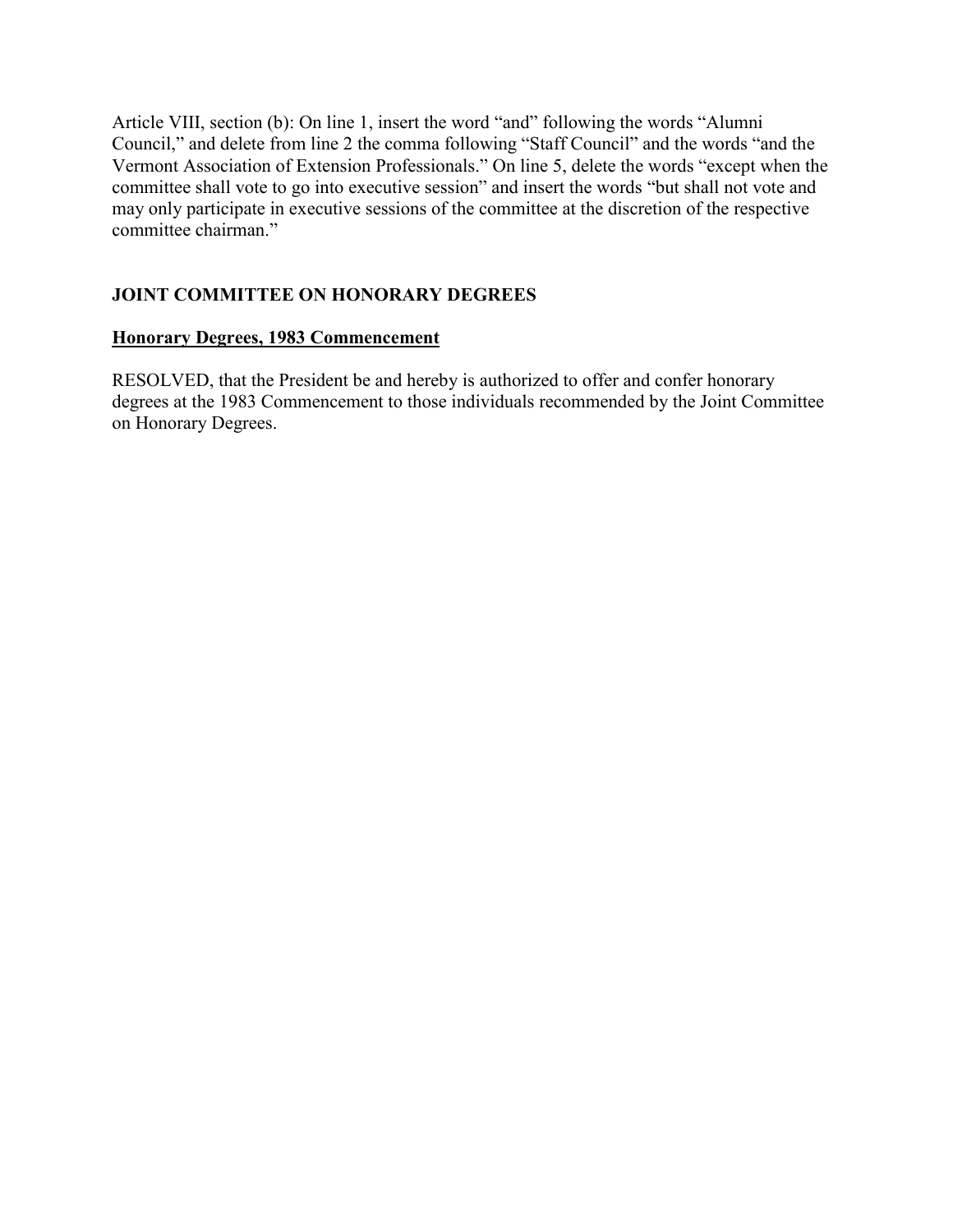### **August 21, 1982**

### <span id="page-9-0"></span>**GOVERNING BOARD OF VERMONT ETV**

#### **Capital Appropriation Request for Fiscal Year 1984 – Vermont ETV**

RESOLVED, that the President of the University of Vermont and the General Manager of Vermont ETV be and hereby are authorized to request from the Governor and the Legislature of the State of Vermont a total of \$245,655 for Fiscal Year 1984 for replacement of the microwave system for Vermont ETV.

#### **AUDIT COMMITTEE**

#### **Special Audit of Title I**

WHEREAS, the books and accounts of certain grants and awards made to the University of Vermont and State Agricultural College, and specifically those grants and awards under Title I of the United States Office of Education, have been audited on behalf of the United States Government by the accounting firm of Archibald M. Peisch and Company, Certified Public Accountants, for the final period ended March 31, 1982, and the report of said audit is published in accordance with audit procedures outlined by the United States Department of Health and Human Services;

BE IT RESOLVED, that the Board hereby accepts such final audit which has been released to the Regional Audit Director of Health and Human Services of the United States Government.

#### **Audit of Certain Federal Grants and Awards**

1) WHEREAS, the books and accounts of certain grants and awards made to the University of Vermont and State Agricultural College, and specifically those grants and awards which are the Nursing Student Loans and Health Professions Loans Programs, for the fiscal years ended June 30, 1980, and June 30, 1981, have been audited on behalf of the United States Government by the Internal Audit Department of the University of Vermont, and the reports of said audits are published in accordance with audit procedures outlined by the United States Department of Health and Human Services;

BE IT RESOLVED, that the Board of Trustees hereby accepts such audits which have been released to the Regional Audit Director of the Department of Health and Human Services.

2) WHEREAS, the books and accounts of certain grants and awards made to the University of Vermont and State Agricultural College, and specifically those grants and awards which are the Basic Educational Opportunity Grants and the Supplemental Educational Opportunity Grants Programs, for the fiscal years ended June 30, 1980, and June 30, 1981, have been audited on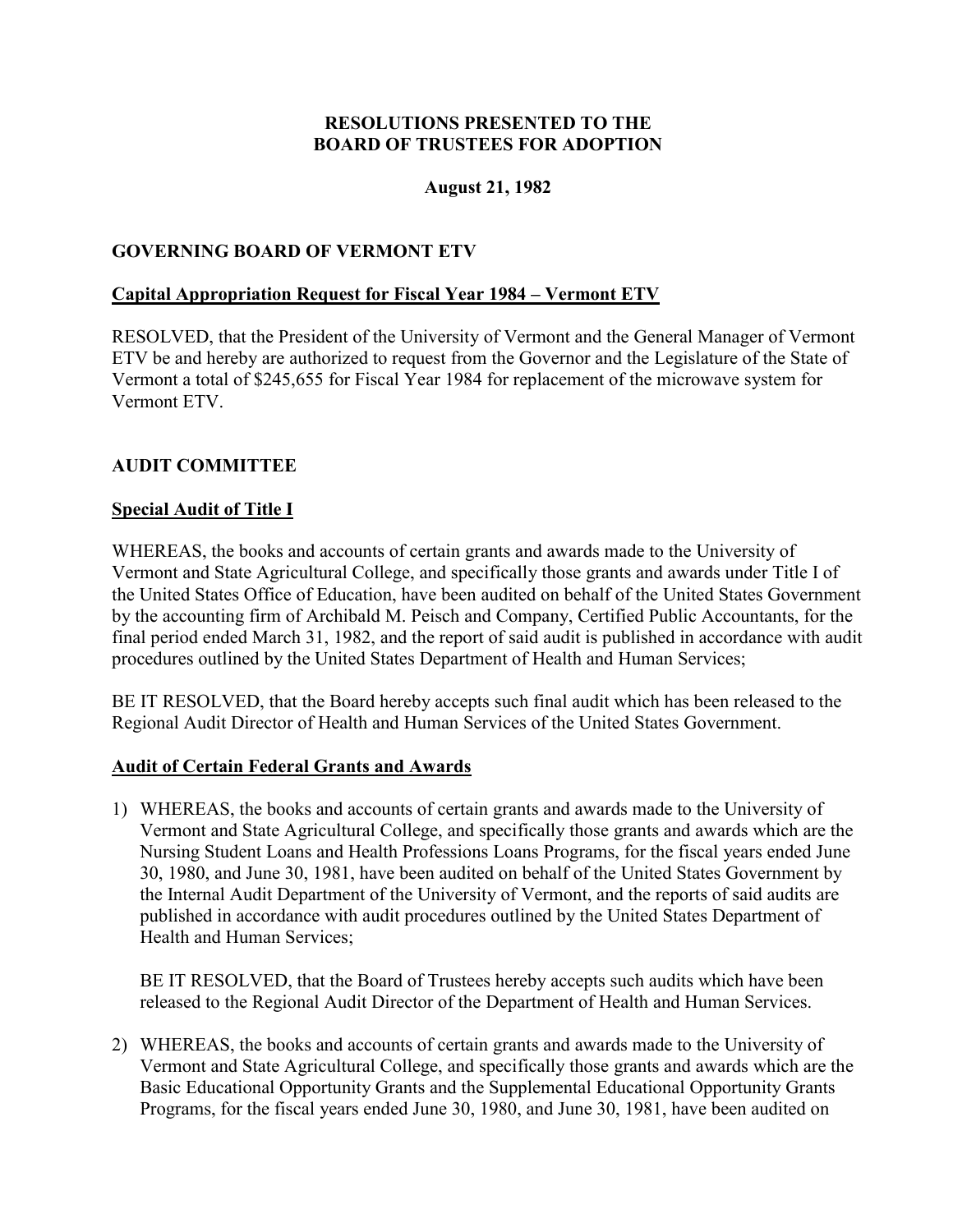<span id="page-10-0"></span>behalf of the United States Government by the Internal Audit Department of the University of Vermont, and the reports of said audits are published in accordance with audit procedures outlined by the United States Department of Education;

BE IT RESOLVED, that the Board of Trustees hereby accepts such audits which have been released to the Regional Audit Director of the Department of Education.

# **EDUCATIONAL POLICY COMMITTEE**

# **Staff Actions**

- 1) RESOLVED, that the Board of Trustees receives the list of staff actions, including part-time faculty reappointments for 1982-83 and full-time faculty reappointments and promotions effective 1982-83 and 1983-84, and approves leaves of absence as noted on pages 7 and 8 of the staff action list.
- 2) RESOLVED, that in accordance with the section Entitled "Employment of Relatives" in the Employees' Handbook, the Board of Trustees approves: (a) the continued employment of Elizabeth D. Horton as Senior Research Technician in the Department of Medicine for the period September 1, 1982, to August 31,1984; (b) the employment of Rodney Larrow as Minor Maintenance Specialist in the Department of Residential Life; (c) the employment of Shelley J. Mongeon as Laboratory Assistant in the Department of Biochemistry.

#### **Amendment of Faculty Senate Constitution and Bylaws**

RESOLVED, that the Board of Trustees approves the amendment of the Constitution and Bylaws of the Faculty Senate as approved by the Senate in the May 1982 referendum.

#### **Bylaws of President's Council for School of Business Administration**

RESOLVED, that the Board of Trustees approves the Bylaws of the President's Council for the School of Business Administration.

# **BUILDINGS AND GROUNDS COMMITTEE**

#### **Easement to Burlington Electric Department**

RESOLVED, that the President or his designee is authorized to enter into a license agreement with the Burlington Electric Department to allow guy wire anchors and overhead aerial lines on and over property of the University of Vermont along the southerly border of Carrigan Drive and westerly border of East Avenue.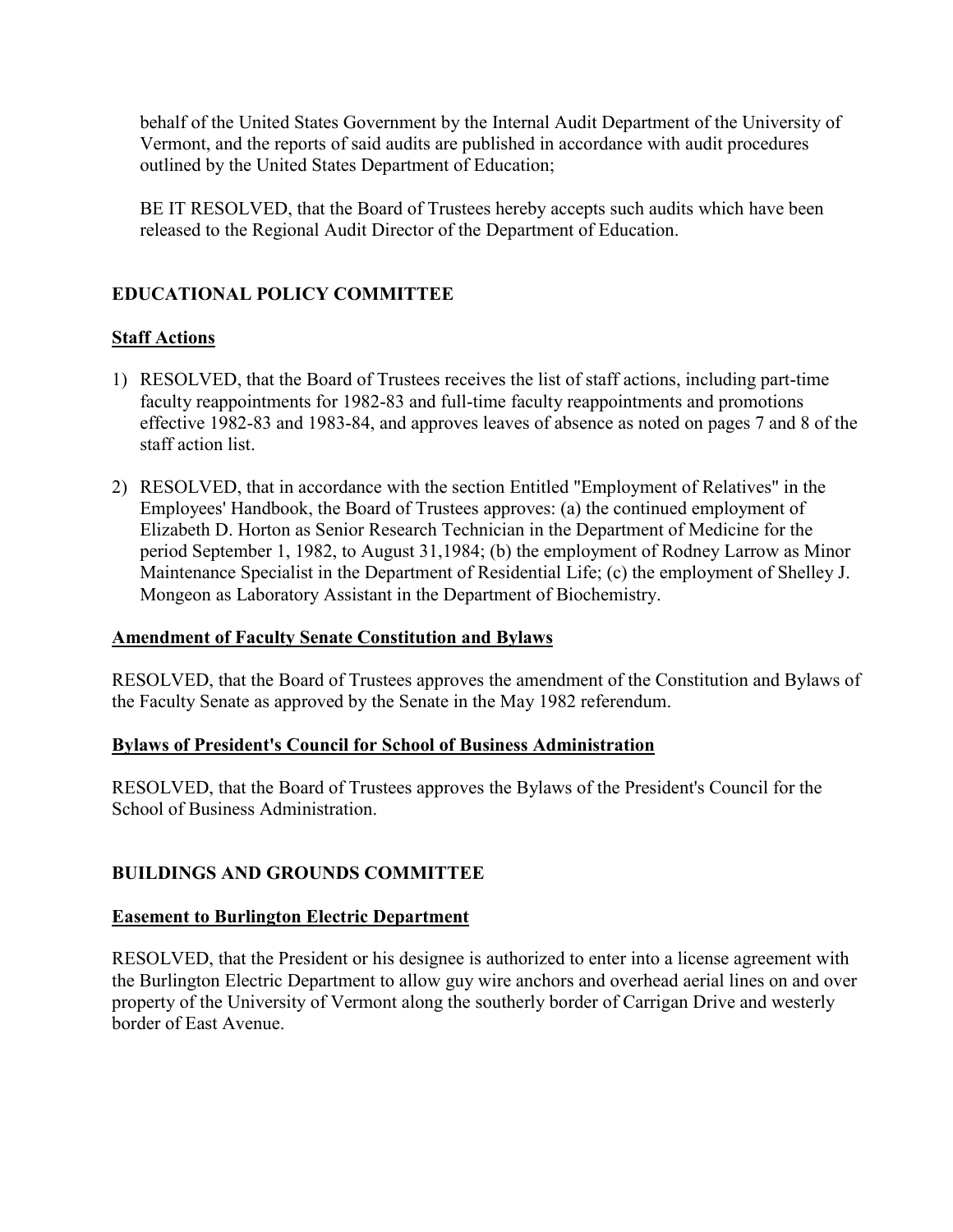### <span id="page-11-0"></span>**Sheldon Miller Property**

WHEREAS, the University of Vermont has received several parcels of land and various structures located thereon under the will of the late Sheldon Miller; and

WHEREAS, under the above-named will, the towns of Fairlee and West Fairlee have been bequeathed the timber rights for a period of ten years; and

WHEREAS, the above-named towns do not wish to divest themselves of these timber rights at the current appraisal; and

WHEREAS, there is no educational value to the property;

BE IT RESOLVED, that the Board of Trustees hereby authorizes the President or his designee to solicit bids for this property or to list the property for sale through a realtor for a price not less than the appraisal value as established by the estate, with the retention of gas, oil, and mineral rights by the University, or to lease the land or any of the buildings located thereon and, where it is deemed advisable, to raze structures that are considered to be unusable.

BE IT FURTHER RESOLVED, that the President or his designee is further authorized to execute any and all instruments necessary, proper, and desirable to effect the above-stated purposes.

#### **Capital Appropriation Request, Fiscal Years 1984 and 1985 - General University**

RESOLVED, that the President be and hereby is authorized to request from the Governor and the Legislature of the State of Vermont \$4,160,000 for Fiscal Year 1984 and \$1,942,500 for Fiscal Year 1985 for the following capital expenditures:

FY '84 (Priority Order)

| 1. Campus Center - Billings/Ira Allen                                                                                                                |                              | \$3,000,000 |
|------------------------------------------------------------------------------------------------------------------------------------------------------|------------------------------|-------------|
| 2. Relocation of Academic Support Department                                                                                                         |                              | 100,000     |
| 3. Risk Management and Safety<br>- Emergency Generator - Heating Plant<br>- Emergency Generator - Portable<br>- Code Compliance - Smaller Facilities | 100,000<br>150,000<br>60,000 | 310,000     |
| 4. Energy Conservation Measures                                                                                                                      |                              | 450,000     |
| 5. Architectural Barrier Compliance<br>- Perkins Elevator<br>- Interior/Exterior Modifications                                                       | 200,000<br>100,000           | 300,000     |
| Total FY '84                                                                                                                                         |                              | \$4,160,000 |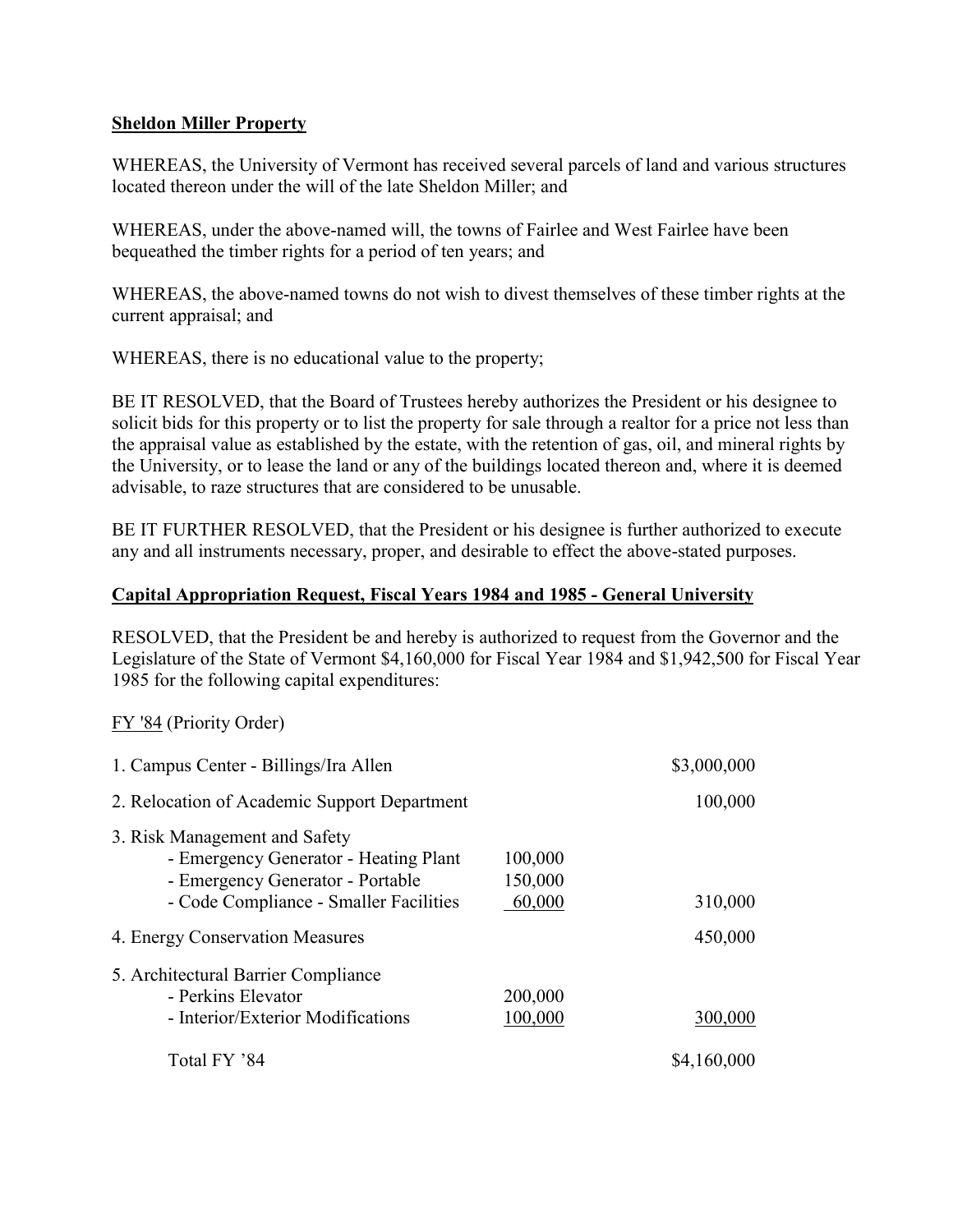<span id="page-12-0"></span>FY '85 (Priority Order)

| 1. Connection to City Cogeneration System                                                 |                              | \$750,000   |
|-------------------------------------------------------------------------------------------|------------------------------|-------------|
| 2. Architectural/Engineering Planning for<br>new academic facility                        |                              | 250,000     |
| 3. Hills Agricultural Building<br>- Rewire<br>- Replumb                                   | 150,000<br>200,000           | 350,000     |
| 4. Classroom Improvements                                                                 |                              | 150,000     |
| 5. University Farm Renovations/Repairs<br>- Roof Replacement<br>- Fire Detection          | 75,000<br>55,000             | 130,000     |
| 6. Risk Management and Safety<br>- Old Mill Structural<br>- Kelly House<br>- Jacobs House | 137,500<br>100,000<br>75,000 | 312,500     |
| Total FY '85                                                                              |                              | \$1,942,500 |
| Grand Total FY '84 & FY '85                                                               |                              | \$6,102,500 |

# **FINANCE AND BUDGET COMMITTEE**

# **Working Capital and Inventory Fund**

RESOLVED, that the maxi urn size of the Working Capital Fund shall be the actual year-end balance sheet value of inventories and prepaid expense. Additions to the working Capital Fund will be made when prudent, dependent upon the availability of undesignated funds.

# **University Long-Term Student Loans**

RESOLVED, that effective immediately the interest charged on long-term University loans to undergraduate students derived from newly established loan programs shall be equal to the annual percentage interest rate charged on student loans made under the Guaranteed Student Loan program.

BE IT ALSO RESOLVED, that beginning with Fiscal Year 1984 the following regulations will apply to the granting and collection of University loan funds:

1. Long-term University loans shall be made only degree students who demonstrate need for such loans according to standard Financial Aid Office criteria.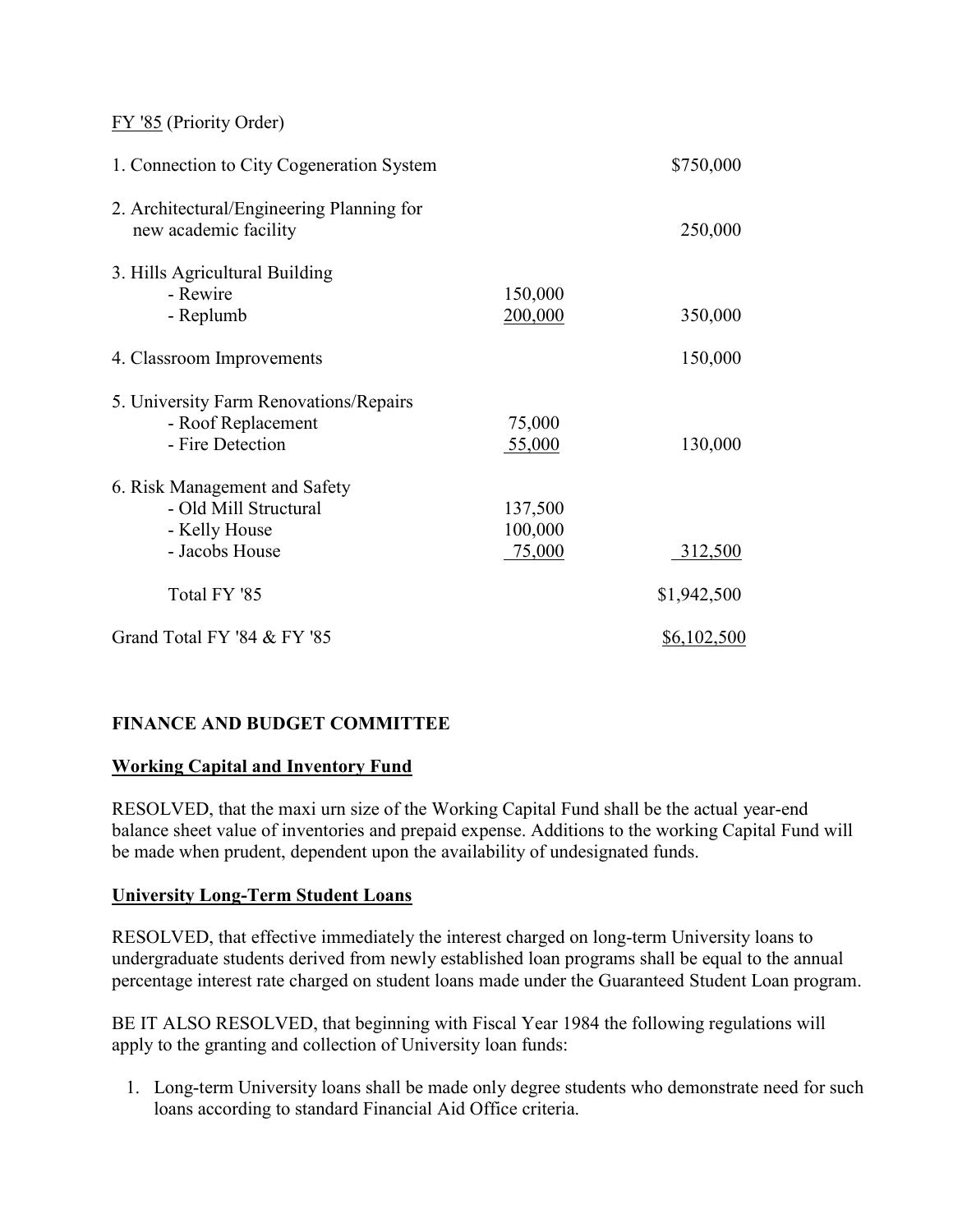- <span id="page-13-0"></span>2. Interest charged on all long-term University loans to undergraduate students shall be equal to the annual percentage interest rate charged on student loans made under the Guaranteed Student Loan Program.
- 3. Interest charged on long-term University loans to graduate and medical students shall be equal to the annual interest percentage rate charged on student loans made under the Guaranteed Student Loan Program. This rate shall not include any prepaid finance charges otherwise allowed by the above Program.
- 4. The applicable interest rates shall be those in force for the academic year in which the University long term loans are disbursed to the student recipients.
- 5. University long-term loans shall be repaid at a rate consistent with the National Direct Student Loan Program minimum payback rate (currently \$30 per month) until principal and interest are paid in full. The grace period hall be consistent with the National Direct Student Loan Program (currently six months).
- 6. Payments, including both principal and interest, may be deferred during any period in which the borrower is at least a half-time degree student.
- 7. These regulations shall apply to all University long-term loan funds except where an original trust agreement dictates specific and different conditions.

### **Change in Method of Administering Fees for Non-Degree Students**

RESOLVED, that beginning with the spring semester of 1983, all non-degree students (whether day division or evening division) will be charged library and gymnasium fees based on credit hours enrolled as follows:

| 0 - 4 credit hours        | No fee                      |
|---------------------------|-----------------------------|
| $4.1 - 11.9$ credit hours | 50% of the established fee  |
| 12 or more credit hours   | 100% of the established fee |

# **Acceptance of Gifts and-Grants**

RESOLVED, that the Board of Trustees hereby accepts gifts in the amount of \$752,045.52 and grants in the amount of \$5,840,359.

# **JOINT COMMITTEE ON HONORARY DEGREES**

#### **Honorary Degrees, 1983 Commencement**

RESOLVED, that the President be and hereby is authorized to offer and confer honorary degrees at the 1983 Commencement to those individuals recommended by the Joint Committee on Honorary Degrees.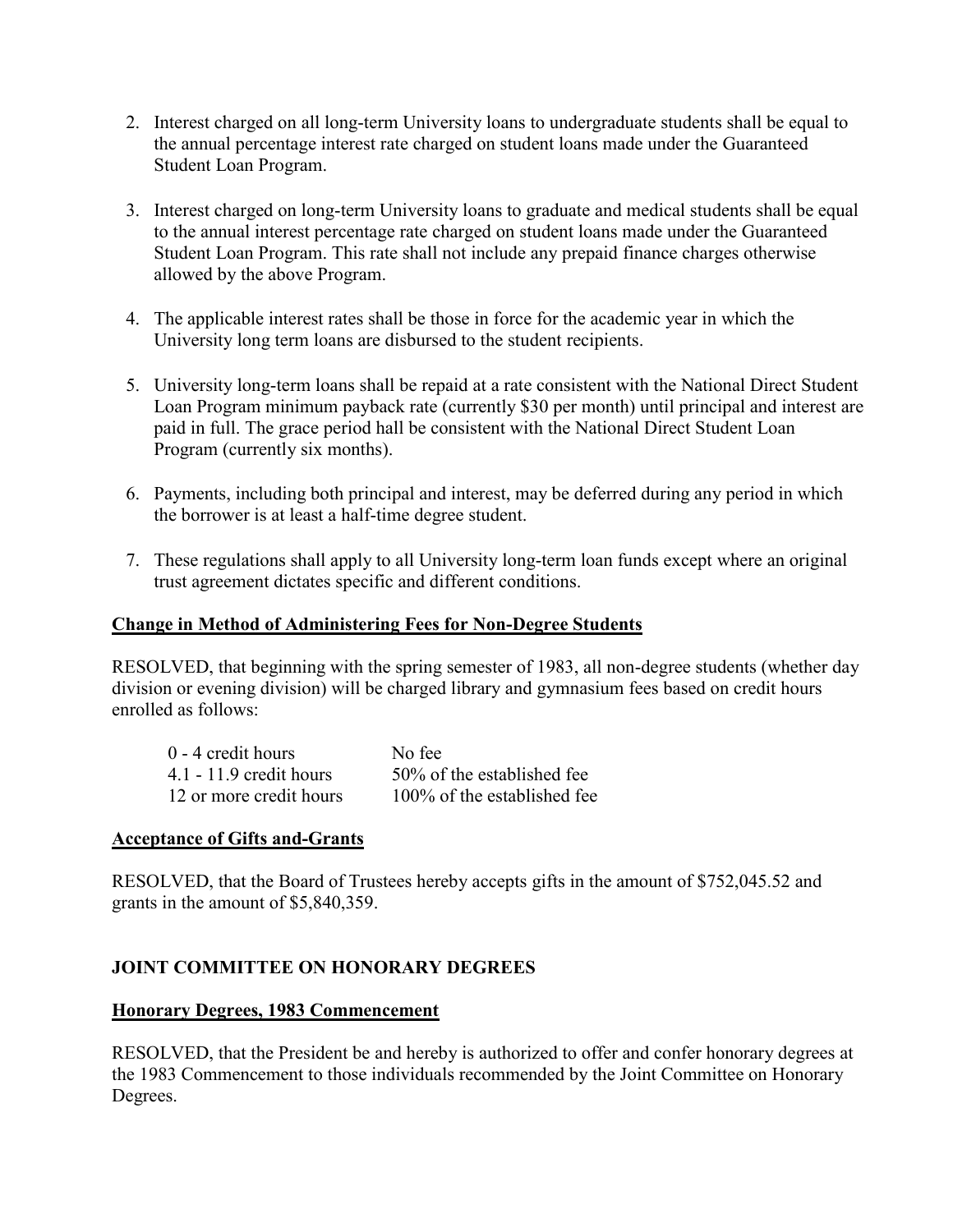#### **June 11, 1982**

# <span id="page-14-0"></span>**EDUCATIONAL POLICY COMMITTEE**

### **Staff Actions**

RESOLVED, that the Board of Trustees receives the list of staff actions and approves leaves of absence noted on page 5 of the staff action list.

#### **Doctor of Education (Ed.D.) in Educational Administration**

RESOLVED, that the Board of Trustees approves a program of study leading to the degree of Doctor of Education (Ed.D.) in Educational Administration beginning in September 1982.

# **BUILDINGS AND GROUNDS COMMITTEE**

#### **Weybridge Research Farm**

RESOLVED, that the President or his designee is hereby authorized to sell the Weybridge Research Farm, including the "Battell House," less that portion re-served to the Morgan Horse Farm, to Willard Jackson et al for the selling price of \$400,000.00

Further, the President or his designee is hereby authorized to execute the appropriate deed and all documents necessary to accomplish this sale.

#### **Medical Center Hospital of Vermont Land Swap**

RESOLVED, that the President or his designee, in order to straighten and more accurately define the University of Vermont's boundary abutting the property of the Medical Center Hospital of Vermont, Mary Fletcher Unit, in the vicinity of the Chittenden-Buckham-Wills Dormitory Complex, and to facilitate MCHV's desired hospital redevelopment, is hereby authorized to execute all deeds and necessary documents to accomplish these purposes.

This authorization of action is subject to reservations in favor of the University of Vermont which shall appear in the appropriate documents and reserve the following:

- A) Right of way for use of all MCHC (Mary Fletcher Unit) roads.
- B) Easements
	- 1. Sanitary sewer
	- 2. Storm drainage
	- 3. Electricity
	- 4. Telephone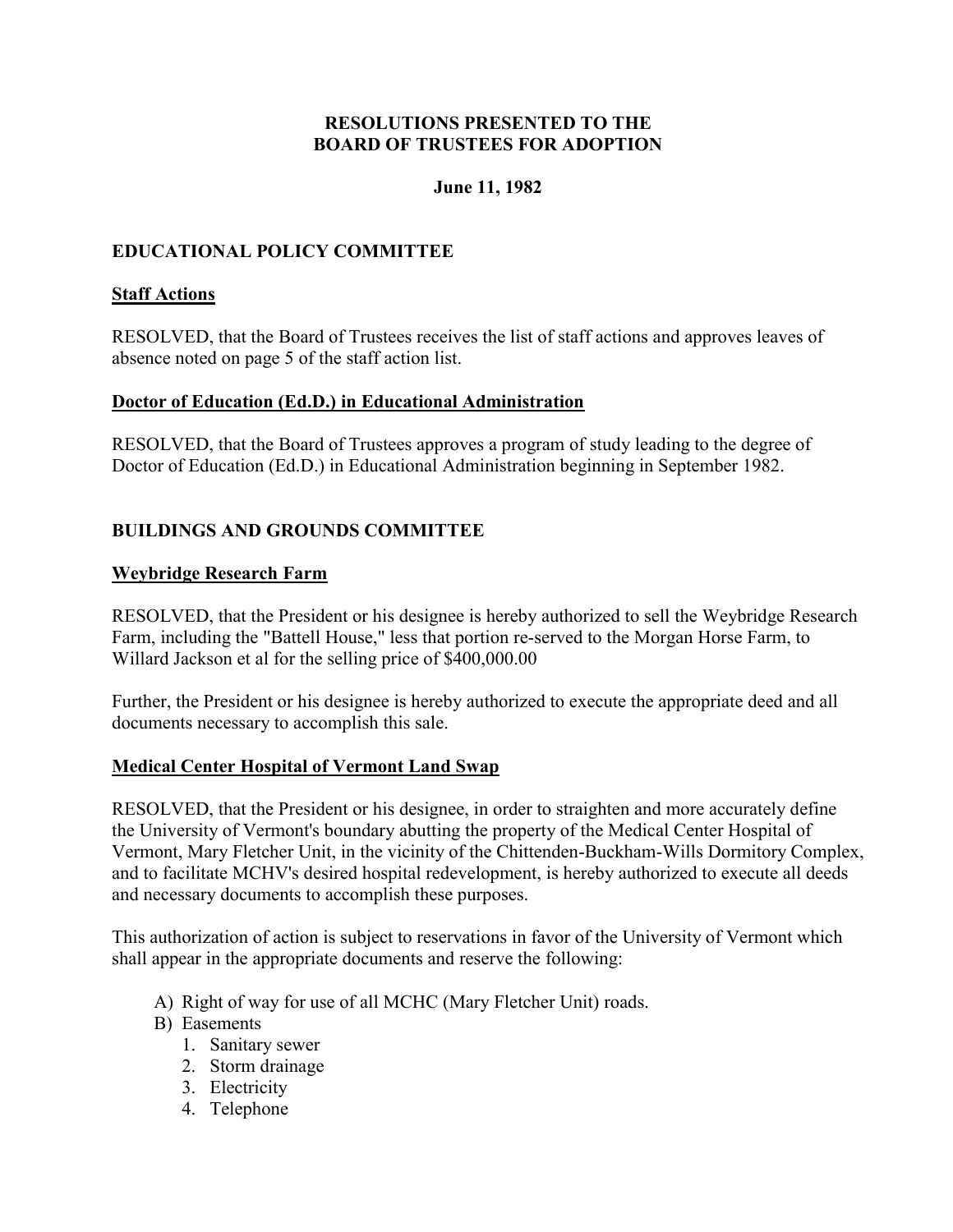- <span id="page-15-0"></span>5. Natural gas
- 6. Water
- 7. Pedestrian walkway
- C) Compliance with the District Environmental Commission provisions as provided in a document filed at the office of the Burlington City Clerk in the Land Records.
- D) Right of egress and ingress on the roadway which will now be solely upon MCHV (Mary Fletcher Unit) property running from Colchester Avenue to East Avenue and East Avenue to Colchester Avenue.
- E) Oil, gas and mineral rights.
- F) Any other reservation deemed to be in the best interest of the University by the President.

# **Permission for Medical Center Hospital of Vermont Construction**

RESOLVED, that the Board of Trustees hereby gives its permission to the Medical Center Hospital of Vermont for the construction of a proposed addition to the Mary Fletcher Hospital building as specifically described in the architectural plans entitled: Site Layout, Medical Center Hospital of Vermont, Burlington, Vermont, prepared by Henningson, Durham & Richardson, project number 18540201, sheet C-4 dated March 22, 1982. Only this specifically described addition to the existing Mary Fletcher Hospital Building is so approved, and the restrictive covenant in all other respects is reaffirmed.

# **Vehicle Towing Policy**

RESOLVED, that the Board of Trustees approves the Vehicle Towing Policy as described in the June 11, 1982 proposal to the Buildings and Grounds Committee by the Real Estate Subcommittee, to become effective immediately upon its adoption.

# **460 South Prospect Street**

RESOLVED, that the President or his designee is hereby authorized to purchase the real property, commonly referred to as 460 South Prospect, Burlington, Vermont, at the negotiated price of \$123,000.00.

Further, the President or his designee is hereby authorized to execute all documents necessary to accomplish this purchase.

#### **Flanders Property**

WHEREAS, the public bids received for the Flanders property in Middlesex, Vermont were rejected to their unacceptable low level.

RESOLVED, that the President or his designee be authorized to enter into an exclusive agreement with a real estate agent to offer the Flanders property at a net minimum return to be established by the University.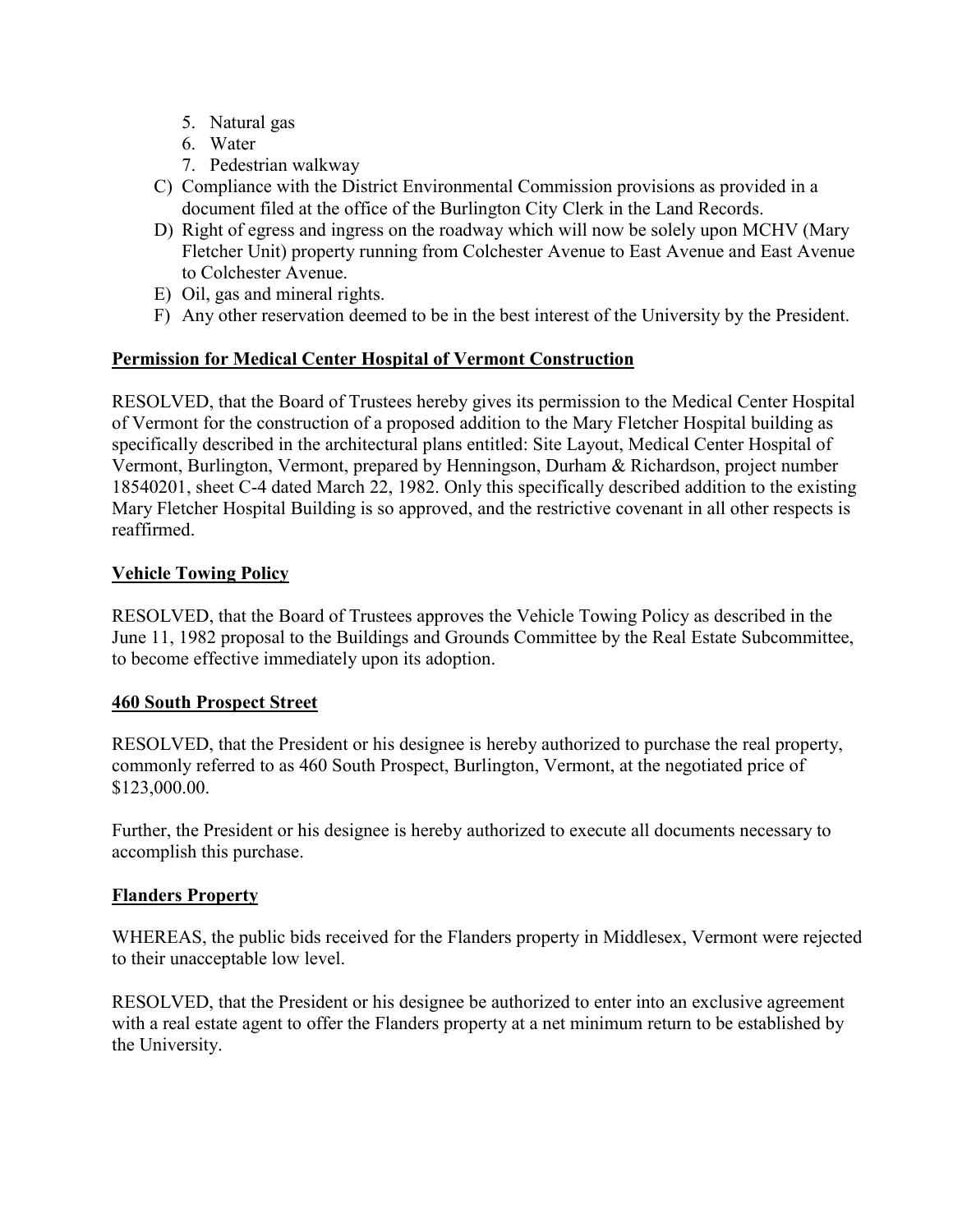# <span id="page-16-0"></span>**FINANCE AND BUDGET COMMITTEE**

# **General University Operating Budget - Fiscal Year 1983**

RESOLVED, that the Board of Trustees hereby approves the recommended General Fund base operating budget for Fiscal Year 1983 in the amount of \$65,008,000, an estimated total University budget of \$120,508,000, and one-time Fiscal Year 1983 commitments at June 30, 1982 of \$1,696,000.

### **Resolutions Regarding Chittenden-Buckham-Wills Bonding**

Note: The following resolutions were reviewed by the ad hoc Committee on Chittenden-Buckham-Wills Bonding, and a report was made at the Finance and Budget Committee meeting.

## **Resolution Repealing a Resolution Adopted on December 5, 1981, Relating to the Issuance of University of Vermont and State Agricultural College Housing, Dining and Student Services Facilities Bonds of 1982, Series A**

(Appended to June 11, 1982 Minutes)

**Resolution Authorizing the Issuance of University of Vermont and State Agricultural College Housing, Dining and Student Services Facilities System Bonds of 1982, Series A, in the Principal Amount of \$3,810,000, for the Purpose of Paying, with any other Funds Available Therefor, the Cost of Improvements to Chittenden, Buckham and Wills Residence Halls and Providing for the Payment of Certain Existing Indebtedness, and Authorizing the Execution and Delivery of a Supplemental Trust Indenture Supplementing the Trust Indenture dated as of July 1, 1966, as Amended, to Secure Bonds Issued Thereunder** 

(Appended to June 11, 1982 Minutes)

# **Resolution Providing for the Private Sale of \$3,810,000 University of Vermont and State Agricultural College Housing, Dining and Student Services Facilities Systems Bonds of 1982, Series A, and Approving the Preliminary Official Statement Relating thereto.**

(Appended to June 11, 1982 Minutes)

# **Resolution Authorizing the Issuance of \$7,290,000 Anticipation Notes, 1982-83 Series, of the University of Vermont and State Agricultural College**

(Appended to June 11, 1982 Minutes)

# **Acceptance of Gifts and Grants**

RESOLVED, that the Board of Trustees hereby accepts gifts in the amount of \$1,045,465.63 and grants in the amount of \$2,406,948.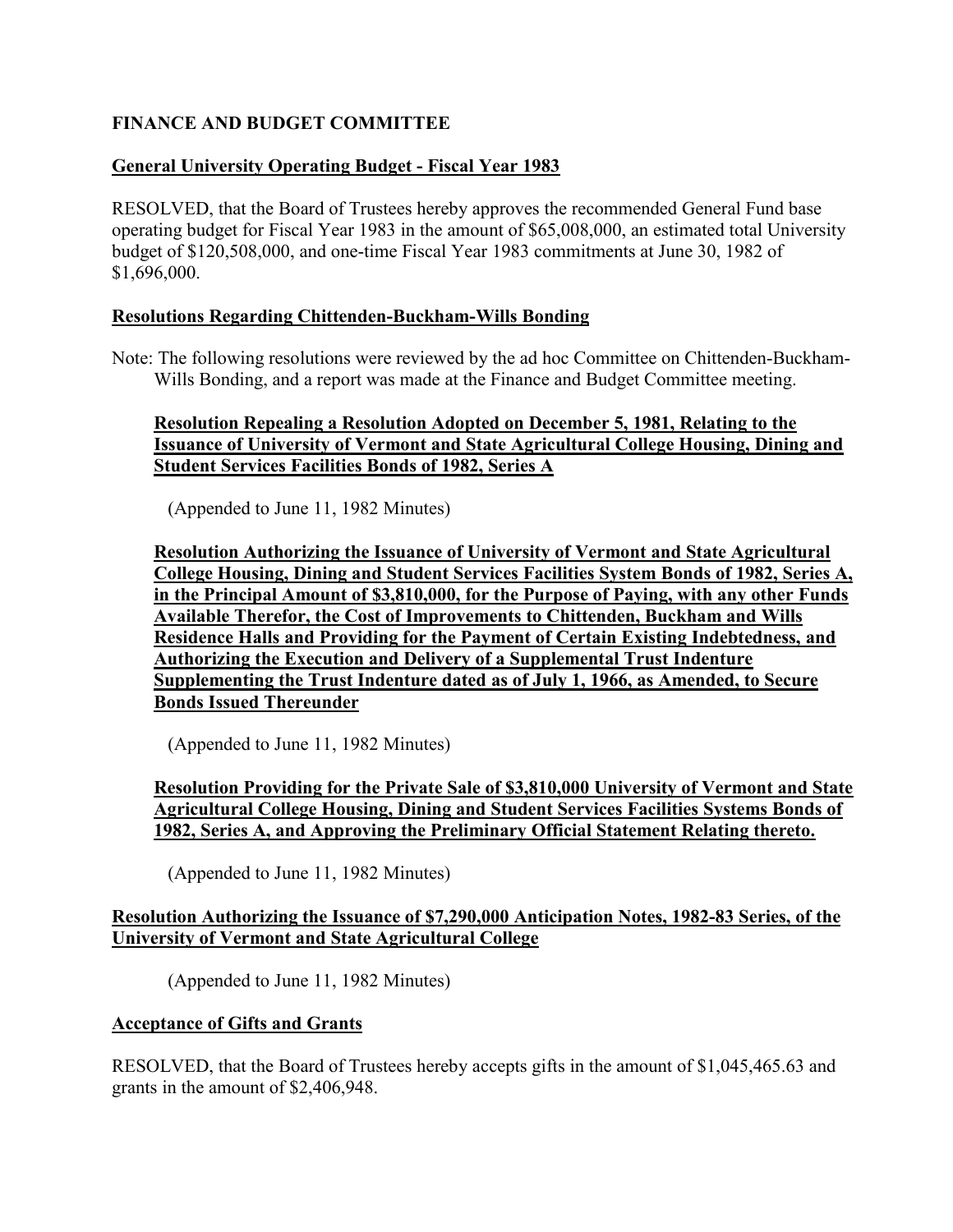### **May 1, 1982**

# <span id="page-17-0"></span>**GOVERNING BOARD OF VERMONT ETV**

#### **Fiscal Year 1983 Operating Budget – Vermont ETV**

RESOLVED, that the Board of Trustees approves the Fiscal Year 1983 operating budget of Vermont ETV in the amount of \$2,358,142.

#### **Fiscal Year 1983 Capital Budget - Vermont ETV**

RESOLVED, that the Board of Trustees approves the Fiscal Year 1983 capital budget of Vermont ETV in the amount of \$505,000.

# **STUDENT ACTIVITIES COMMITTEE**

#### **Revision of Student Association Constitution**

RESOLVED, that the Board of Trustees approves the changes in the Student Association Constitution as presented, and further suggests that Referendum 18 referring to the Constitution, Section 3, subsection B, should be reworked in the future.

# **AUDIT COMMITTEE**

# **Audit of Student Housing Funds**

WHEREAS, the books and accounts of certain grants and awards made to the University of Vermont and State Agricultural College Dormitory Projects VT. CH-28 (D) and 47 (D) as consolidated, the University of Vermont and State Agricultural College Married Student Housing Project VT. CH-41 (D), and the University of Vermont and State Agricultural College Jeanne Mance Dormitory Project VT. CH-19 (H) have been audited on behalf of the United States Government by the accounting firm of Coopers & Lybrand, Certified Public Accountants, for the fiscal year ended June 30, 1981, and the reports of said audits are published in detail in accordance with audit and reporting procedures outlined by the United States Department of Housing and Urban Development;

BE IT RESOLVED, that the Board hereby accepts such audits which have been released to the New England Housing Management Division of the United States Government.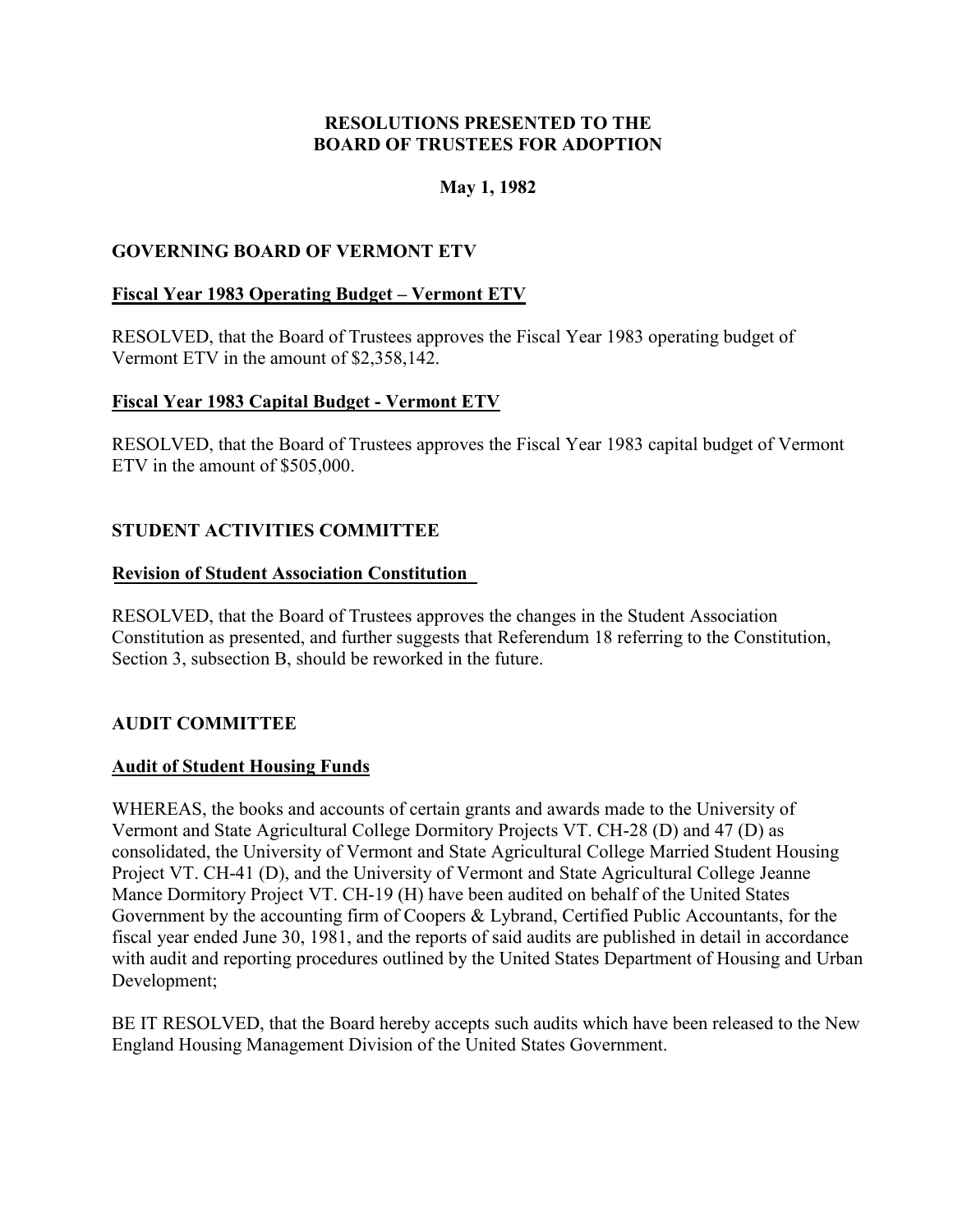# <span id="page-18-0"></span>**EDUCATIONAL POLICY COMMITTEE**

# **Staff Actions**

RESOLVED, that the Board of Trustees receives the list of staff actions, including emeriti faculty appointments and reappointments for 1982-83, and approves the leaves of absence noted on page 2 of the staff action list.

# **Approval of Degrees**

RESOLVED, that the Board of Trustees approves the amendment of the March 6, 1982, list of degrees to include the following names for the award of the Bachelor of Arts degree from the College of Arts and Sciences:

| Anne Bartlett Williams      | Belmont, Massachusetts         |
|-----------------------------|--------------------------------|
| Christopher Sewall Williams | Waitsfield, Vermont            |
| Sheila Burden Winchester    | Prides Crossing, Massachusetts |
| Michael Raymond Young       | Rutland, Vermont               |

BE IT FURTHER RESOLVED, that upon recommendation of the Dean of the Graduate College and the Faculty Senate, the Board of Trustees approves the award of the Ph.D. degree in Pharmacology to Robert Alan Kramer of Brooklyn, New York, effective May 1, 1982.

### **Authority for President to Award Degrees at Commencement**

RESOLVED, that the Board of Trustees authorizes the President to award degrees in course at the Associate, Bachelor's, Master's, Doctoral, and Fifth-Year Certificate level to the students of the University of Vermont who, on or before May 20, 1982, are certified by the Deans and Directors and recommended by the Faculty Senate for their appropriate degree. The list of names of the students to whom these degrees are awarded shall be recorded as part of the permanent minutes of the June meeting of the Board.

# **BUILDINGS AND GROUNDS COMMITTEE**

# **Authorization to Sell Flanders Property, Middlesex, Vermont**

WHEREAS, the University of Vermont has received a gift of approximately 578 acres in the Town of Middlesex, Vermont, from William D. Flanders for purposes of benefiting the physical education and athletic program at the University; and

WHEREAS, the University has no educational need for this property;

BE IT RESOLVED, that the President or his designee is hereby authorized to sell this property with a reservation of the gas, oil, and mineral rights; and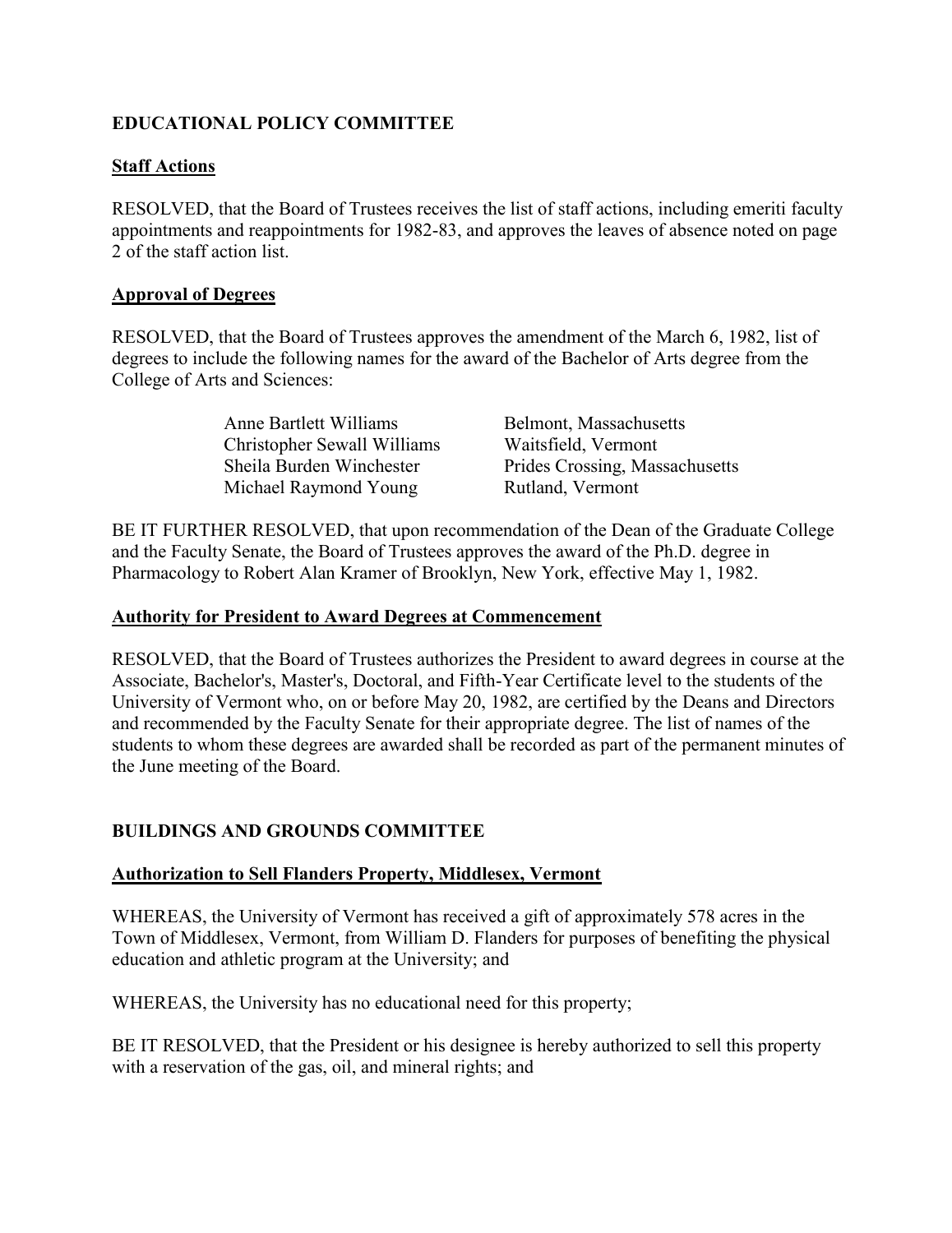<span id="page-19-0"></span>BE IT FURTHER RESOLVED, that the President or his designee is further authorized to execute any and all instruments necessary, proper, and desirable for that purpose, and further, that any officer of this Corporation is hereby authorized to certify this resolution to whom it may concern.

# **Agreement with University Apartments, Inc.**

RESOLVED, that the President or his designee is hereby authorized to execute the agreement by and between the University of Vermont and State Agricultural College and University Apartments, Inc., dated April 29, 1982. This agreement brings to a settlement several years of negotiations between the parties and provides for the termination of a lease and reversion of certain real property to the University of Vermont as of June 30, 1993.

# **Authorization for Renovation of Fleming Museum**

RESOLVED, that the President or his designee is authorized to execute any and all instruments necessary to construct the renovations to the Fleming Museum, the construction costs not to exceed \$1.3 million including renovations to the Arena Theatre.

# **FINANCE AND BUDGET COMMITTEE**

# **Budget Premises for Fiscal Year 1983 - General University**

RESOLVED, that the Board of Trustees hereby approves the budget premises for Fiscal Year 1983 which lead to a General Fund operating budget for the University not to exceed \$65,008,000, as described in the attached materials, and authorizes the President to proceed with detailed budget preparation in accordance with these premises.

# **Morgan Horse Farm Operating Budget - Fiscal Year 1983**

RESOLVED, that the Board of Trustees approves the recommended operating budget for the Morgan Horse Farm for Fiscal Year 1983 in the amount of \$230,013.

# **Tuition Increases for Fiscal Year 1983**

RESOLVED, that the Board of Trustees hereby approves increases in the following tuition rates effective with the 1982-83 academic year:

- a. In-state tuition from \$1,875 to \$2,250 per year;
- b. Out-of-state tuition from \$5,062 to \$5,800 per year; (The tuition rates translate into \$94 per credit hour for in-state and \$242 per credit hour for out-of-state students.)
- c. Medical student in-state tuition from \$4,613 to \$5,700 per year; out-of-area third and fourth year tuition from \$10,840 to \$13,240 per year; out-of-area first and second year tuition from \$12,500 to \$14,900 per year; first year regional compact tuition for Maine from \$7,543 to \$8,180, other regional compact student tuition for Maine/Rhode Island from \$7,543 to \$8,400 per year and for New York from \$8,600 to \$10,220 per year.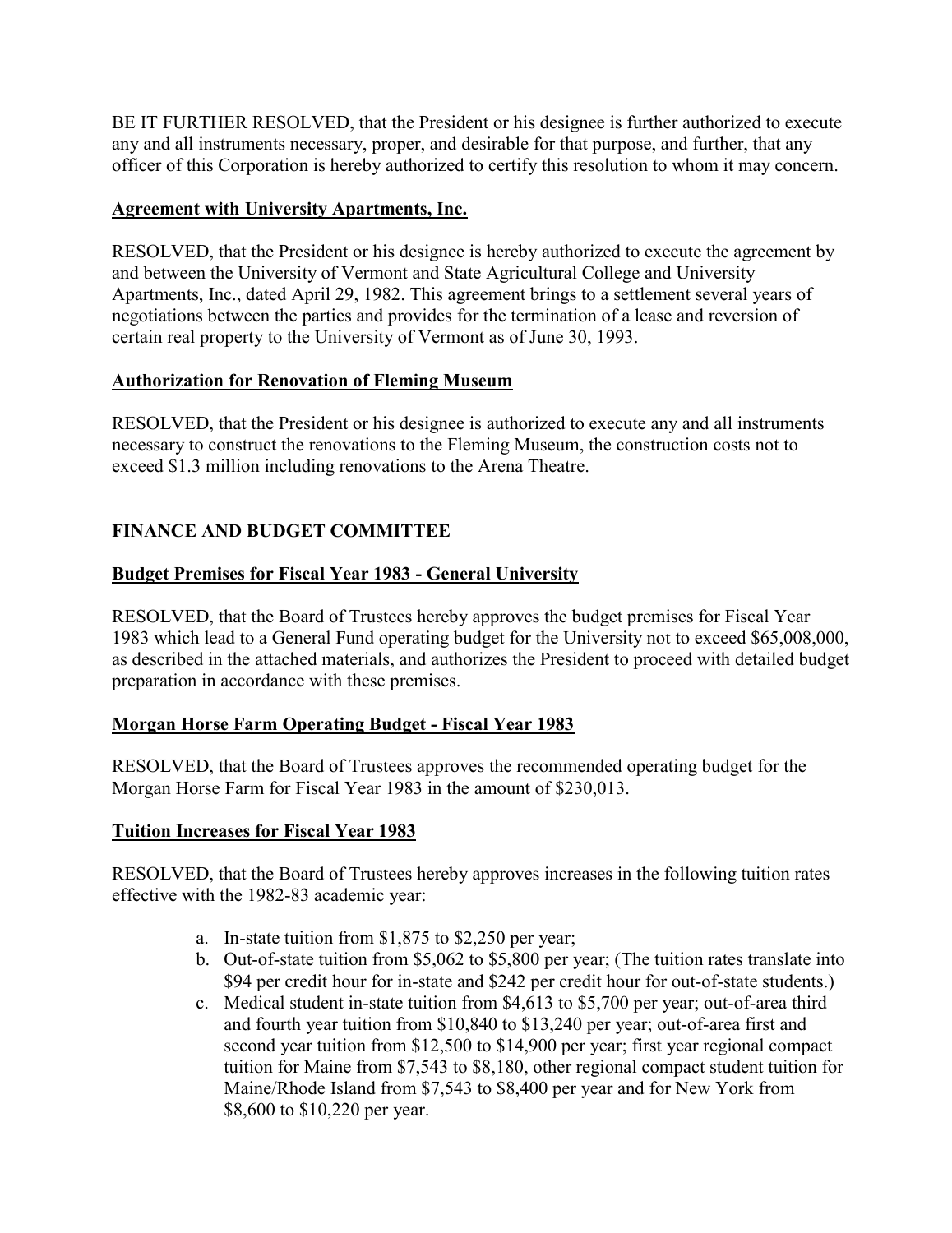d. Vermont Overseas Study Program from \$5,800 to \$6,400 per year (includes tuition, fees, room, board, and travel).

#### <span id="page-20-0"></span>**Room Rates, Fiscal Year 1983**

RESOLVED, that the Board of Trustees approves increases in room rates for Fiscal Year 1983 as follows:

- a. Double room from \$1,404 to \$1,664 per year;
- b. Single room from \$1,544 to \$1,830 per year;
- c. Large single room from \$1,684 to \$1,996 per year;
- d. Triple room from \$1,124 to \$l,332 per year; and

BE IT FURTHER RESOLVED, that the Cooperative Option for Hamilton Hall be continued at a rate of \$188 less than the standard room rate.

#### **Minimum Meal Plan Rate, Fiscal Year 1983**

RESOLVED, that the Board of Trustees approves an increase in the minimum meal plan rate of \$80 for a charge of \$948 for Fiscal Year 1983.

#### **Fee Increases for Fiscal Year 1983**

RESOLVED, that the Board of Trustees approves increases in the following fees effective in Fiscal Year 1983:

- a. Student Health Fee from \$92 to \$100 per year;
- b. Student Activities Fee from \$32 to \$34 per year;
- c. Applied Music Fee from \$100 to \$118 per credit hour.

#### **Parking Fees for 1982-83**

RESOLVED, that the Board of Trustees approves the establishment of the following vehicle registration fees for the 1982-83 academic year:

#### **Full-Time Faculty/Staff (50% Effort or Greater)**

| Classified Staff (Grades 1-9)        | \$20 per year |
|--------------------------------------|---------------|
| Classified Staff (Grades 10-14)      | \$22 per year |
| Classified Staff (Grades 15-20)      | \$28 per year |
| Faculty and Non-Classified Personnel | \$28 per year |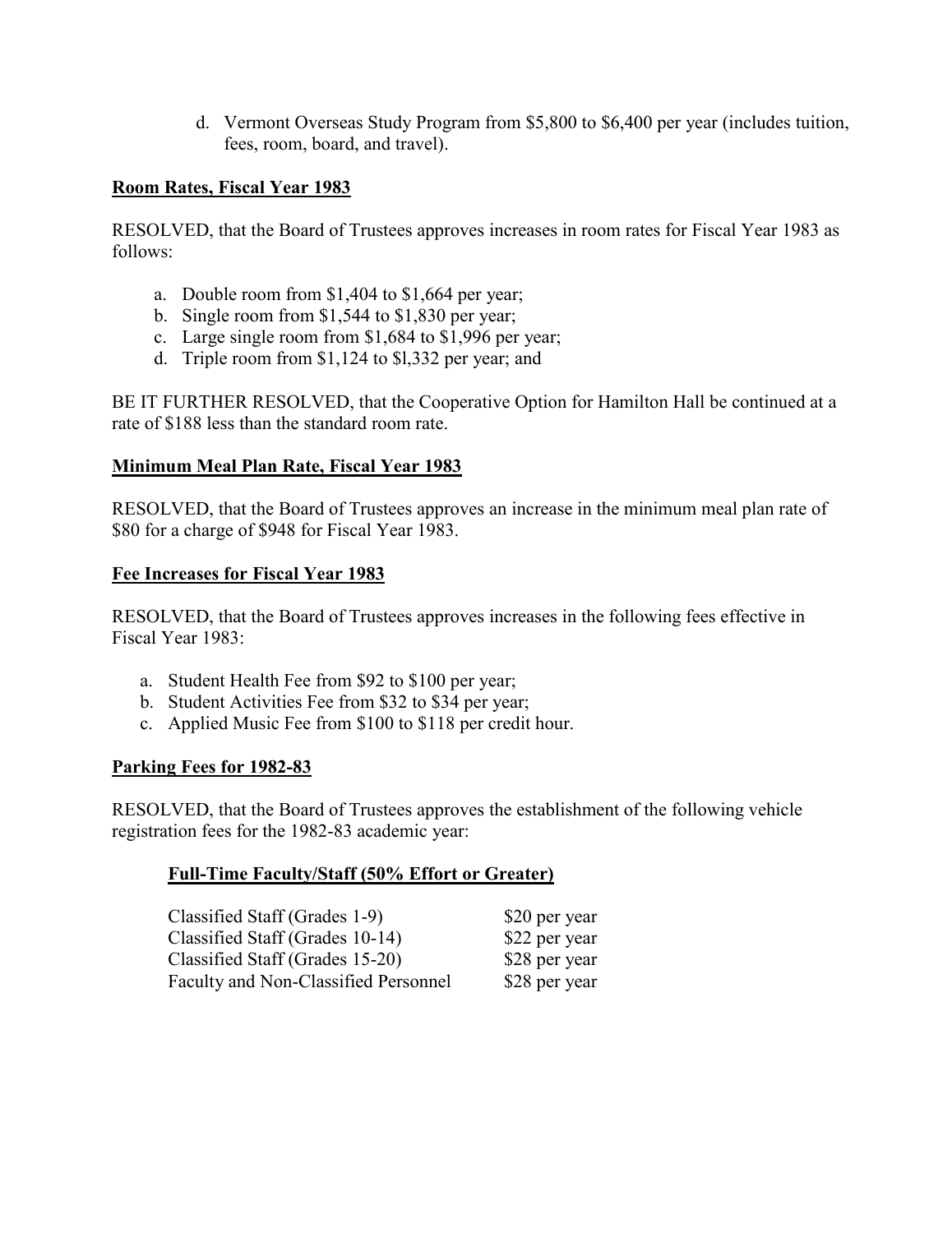## <span id="page-21-0"></span>**Part-Time Faculty/Staff (Less than 50% Effort)**

| Classified Staff (Grades 1-9)        | \$10 per year |
|--------------------------------------|---------------|
| Classified Staff (Grades 10-14)      | \$11 per year |
| Classified Staff (Grades 15-20)      | \$14 per year |
| Faculty and Non-Classified Personnel | \$14 per year |

#### **Other Permits**

| <b>Faculty/Staff Multiple</b>              |                  |
|--------------------------------------------|------------------|
| (per extra vehicle)                        | \$3 per year     |
| <b>Student Permit</b>                      | \$8 per year     |
| <b>Continuing Education Student Permit</b> | \$4 per semester |
| <b>Temporary Permit</b>                    | \$3 per month    |
| Vendor Permit                              | \$55 per year    |

#### **Acceptance of Gifts and Grants**

RESOLVED, that the Board of Trustees hereby accepts gifts in the amount of \$691,099.73 and grants in the amount of \$3,079,894.

# **JOINT COMMITTEE ON HONORARY DEGREES**

RESOLVED, that the President be and hereby is authorized to offer and confer honorary degrees at the 1982 Commencement to those individuals recommended by the Joint Committee on Honorary Degrees.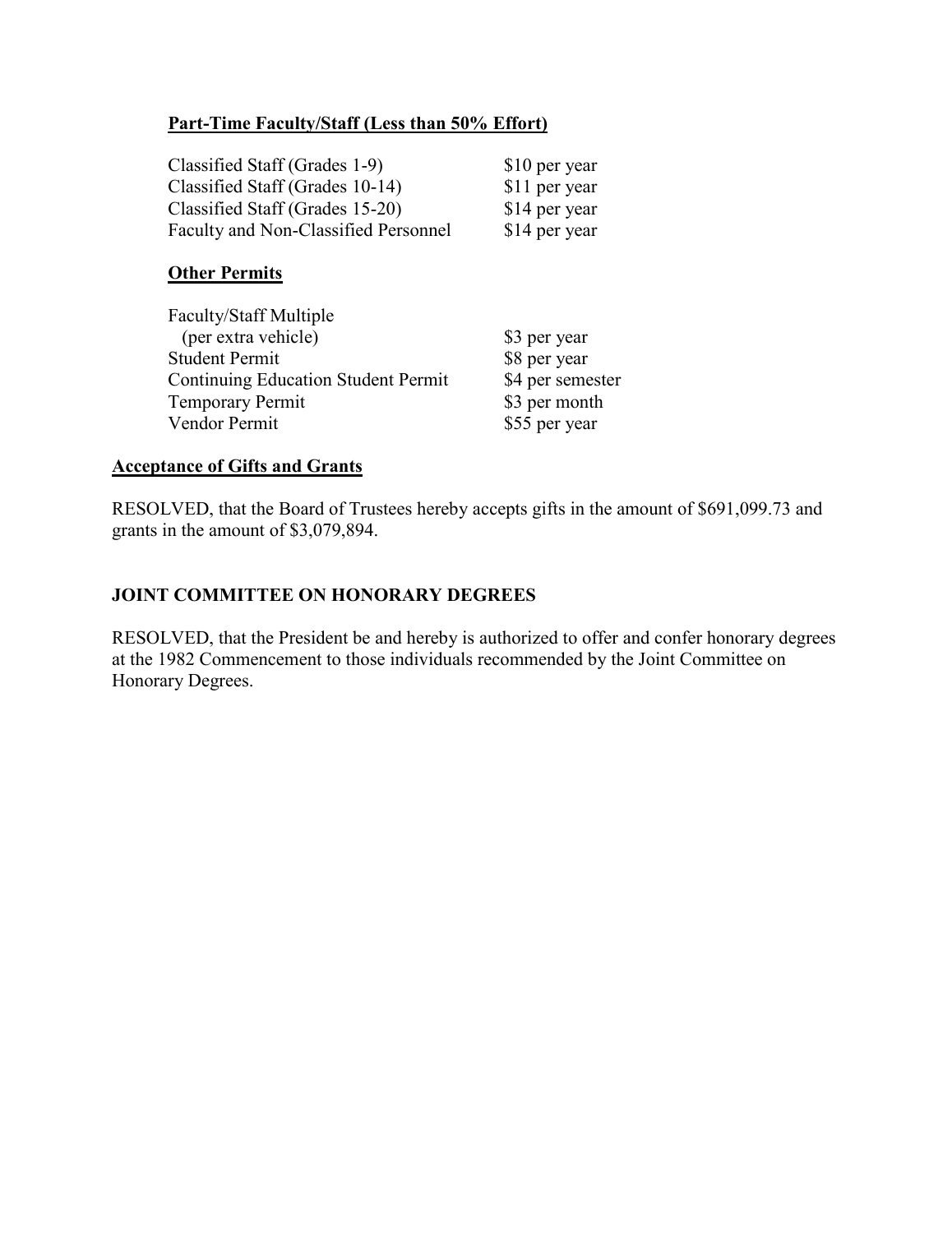### **March 6, 1982**

# <span id="page-22-0"></span>**EDUCATIONAL POLICY COMMITTEE**

### **Staff Actions**

RESOLVED, that the Board of Trustees receives the list of staff actions, including sabbatical leaves for 1982-83, and approves the leaves of absence noted on page five of the staff action list.

#### **Approval of Degrees**

RESOLVED, that the Board of Trustees approves the awarding of degrees to those students who have completed degree requirements and who have been recommended by their respective deans or directors and by the Faculty Senate.

#### **Realignment, College of Engineering and Mathematics**

RESOLVED, that the Board of Trustees approves the realignment of the Departments of Civil Engineering and Mechanical Engineering into a single Department of Civil Engineering and Mechanical Engineering, and the realignment of the Program of Computer Science and the Department of Electrical Engineering into a single Department of Computer Science and Electrical Engineering, effective July 1,1982.

#### **Revisions to Graduate Programs**

RESOLVED, that the Board of Trustees approves the revisions as proposed to the existing graduate programs in Counseling, Engineering Physics, Botany, and wildlife and Fisheries Biology.

#### **Home Economics Program Curriculum**

RESOLVED, that the Board of Trustees approves the proposed curricular plan of study of the Home Economics Program in the College of Education and Social Services and in the College of Agriculture.

#### **INVESTMENT COMMITTEE**

#### **Sale of Stock**

WHEREAS, the University of Vermont carries 300 shares of Blodgett Supply Company four percent preferred stock in the portfolio of the Consolidated Endowment Fund; and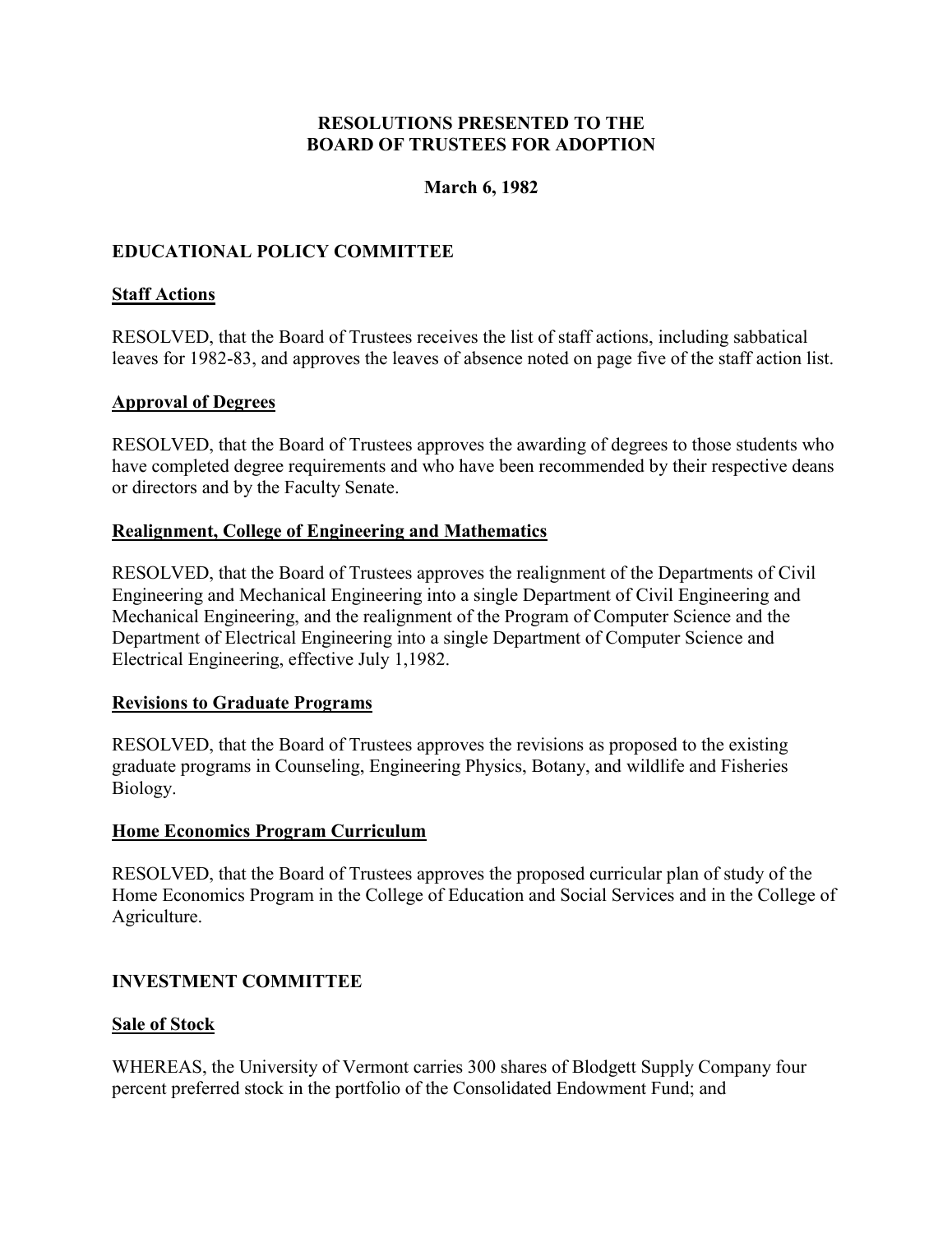<span id="page-23-0"></span>WHEREAS, Blodgett Supply Company has offered to purchase this stock on the basis of \$32 per share; and

WHEREAS, the Blodgett Supply Company has guaranteed the University of Vermont that in the event of a general redemption of its preferred stock at par within the next five years commencing March 2, 1982, the Blodgett Supply Company will compensate the University for the difference between the purchase price of the stock and the \$100 redemption price; and

WHEREAS, the Chairman of the Investment Committee and the Treasurer of the University have recommended the acceptance of the offer on the basis that the proceeds could be advantageously invested elsewhere;

BE IT RESOLVED, that the Board of Trustees hereby authorizes the Treasurer of the University to notify Blodgett Supply Company, Inc., of our acceptance of their offer; and

BE IT FURTHER RESOLVED, that the Treasurer, Gordon Paterson, be authorized to execute any and all instruments necessary, proper and desirable for that purpose; and further, that any officer of this Corporation is hereby authorized to certify this resolution to whom it may concern.

# **Pooled Income Fund A**

WHEREAS, the Board of Trustees has transferred the operation of the Pooled Income Fund to the University of Vermont; and

WHEREAS, Brundage, Story & Rose has been retained as Investment Counsel to the Pooled Income Fund;

BE IT RESQLVED, that Brundage, Story & Rose is hereby authorized as Investment Counsel or the University of Vermont Pooled Income Fund A with authorization to initiate security transactions in behalf of the Fund; and

BE IT FURTHER RESOLVED, that the Treasurer is not authorized to initiate security transactions in behalf of the Fund.

# **FINANCE AND BUDGET COMMITTEE**

#### **Room Rent, Maximum Rate for Fiscal Year 1983**

RESOLVED, that the Board of Trustees hereby approves increases in room rent for Fiscal Year 1983 not to exceed the following:

- a. Double room from \$1,404 to \$1,664 per year;
- b. Single room from \$1,544 to \$1,830 per year;
- c. Large single room from \$1,684 to \$1,996 per year;
- d. Triple room from \$1,124 to \$1,332 per year; and